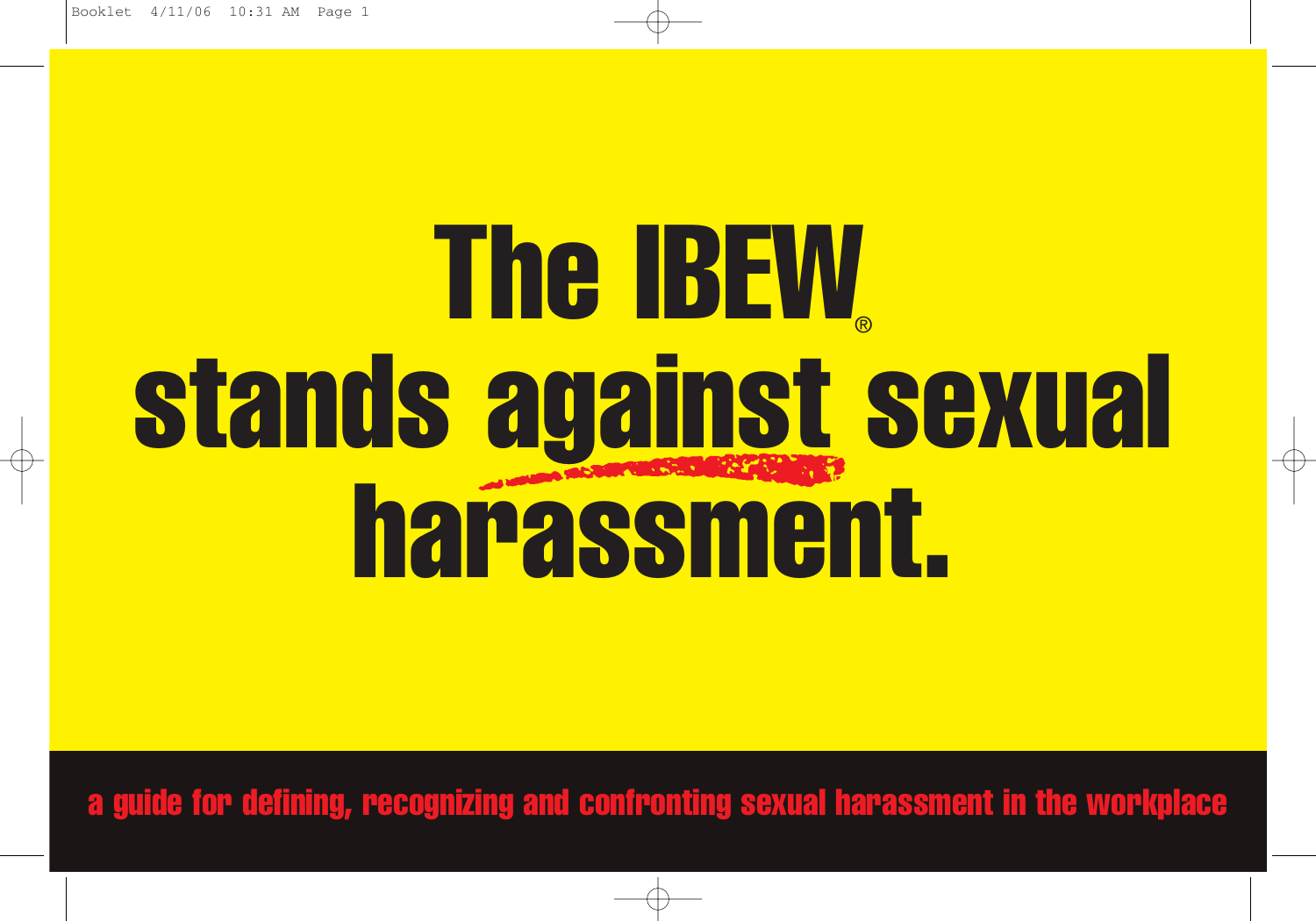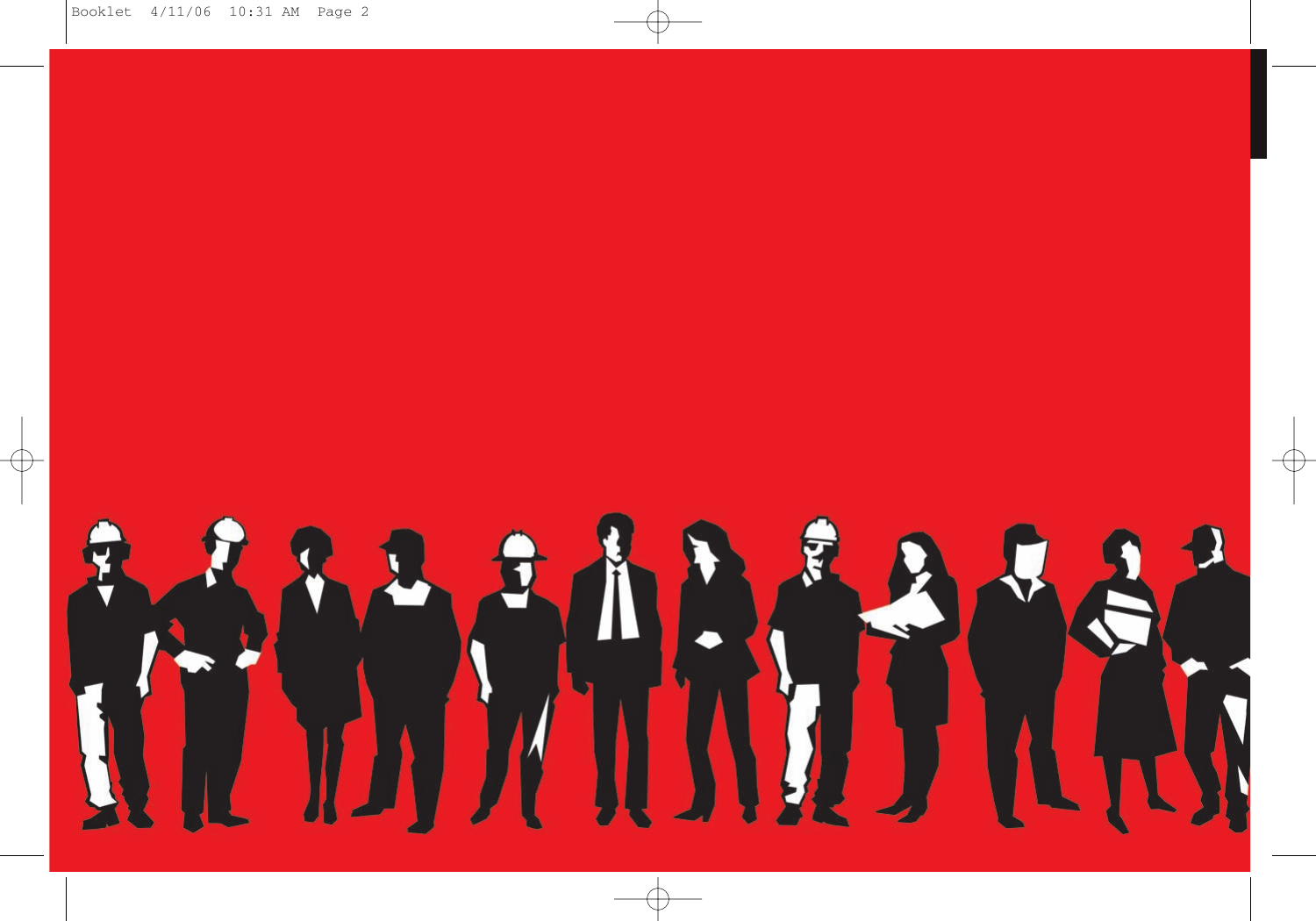# **Contents**

€

| ▶ What should you do if you think you are being sexually harassed? 12      |  |
|----------------------------------------------------------------------------|--|
| ▶ What is the union's role as an exclusive bargaining representative? 15   |  |
|                                                                            |  |
| Sexual harassment divides the workplace and weakens the union. 18          |  |
| ▶ List of Selected Terms …………………………………………………………………………………………19              |  |
| Appendix A: What should you do if you are accused of sexual harassment? 21 |  |
|                                                                            |  |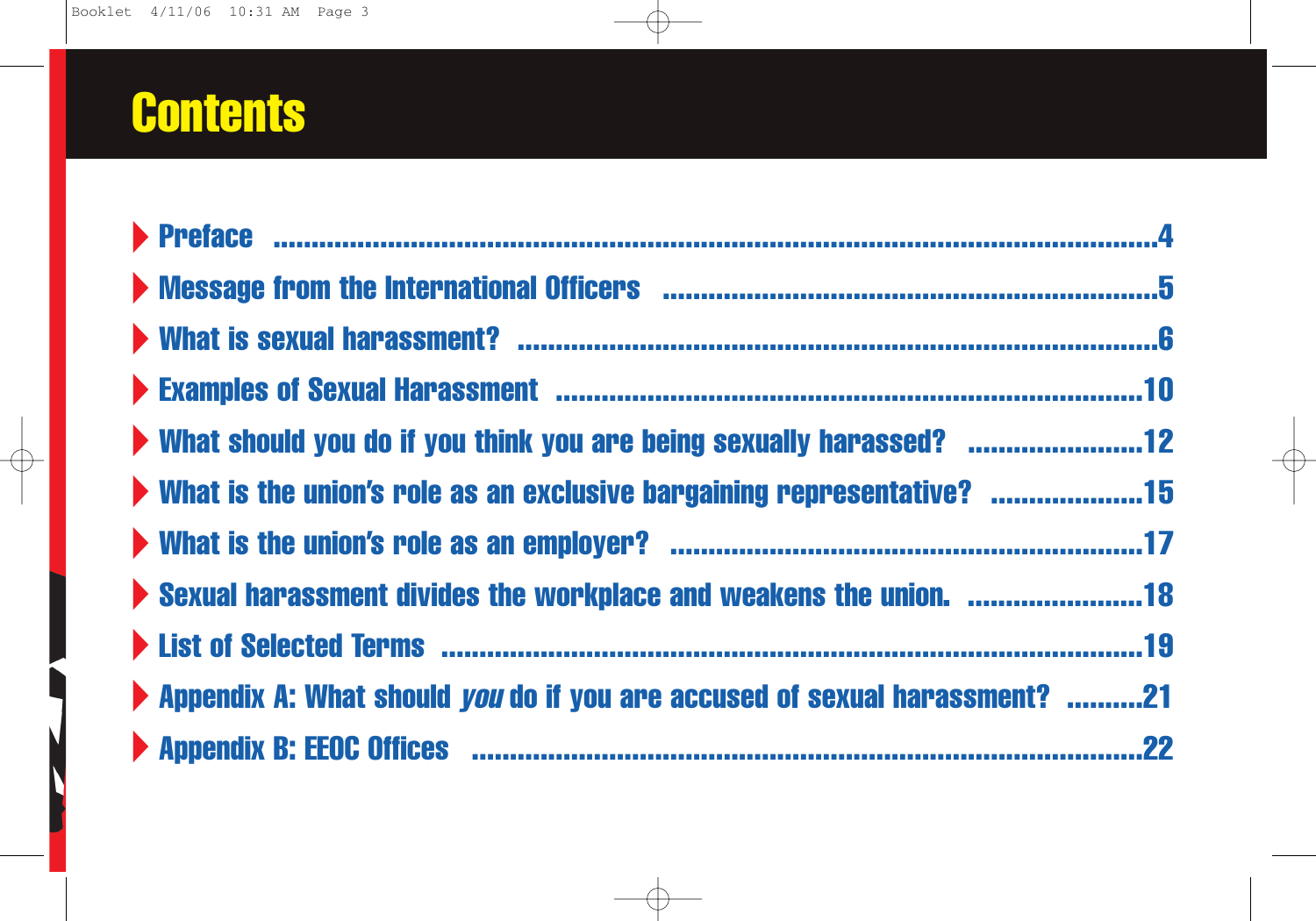# **Preface**

This booklet is a tool for IBEW members to use in asserting their right to work in an environment free from sexual harassment. Despite progress toward gender equality valuing diversity, sexual harassment continues to be a environment free from sexual harassment. Despite progress toward gender equality and valuing diversity, sexual harassment continues to be a societal problem in all industries. Women constitute the overwhelming majority of the victims of sexual harassment. However, men also are victims of sexual harassment. Our intent is to present helpful information to **all** IBEW members so that they may exercise their

right to work in an environment free from sexual harassment.

Although it is the **employer's obligation** under the law to maintain a workplace free of sexual harassment, all of us—women and men, union and management—must work together to eliminate sexual harassment. In this regard, the IBEW endorses an active role by local unions in representing their members and in assisting them when claims of sexual harassment or any other form of discrimination arise. Workers must be empowered with knowledge about sexual harassment so they may assert their right to a workplace free of sexual harassment. You need not suffer sexual harassment in silence, imprisoned by the fear of speaking out. Every woman and man must be empowered to confront such abusive behavior in the workplace.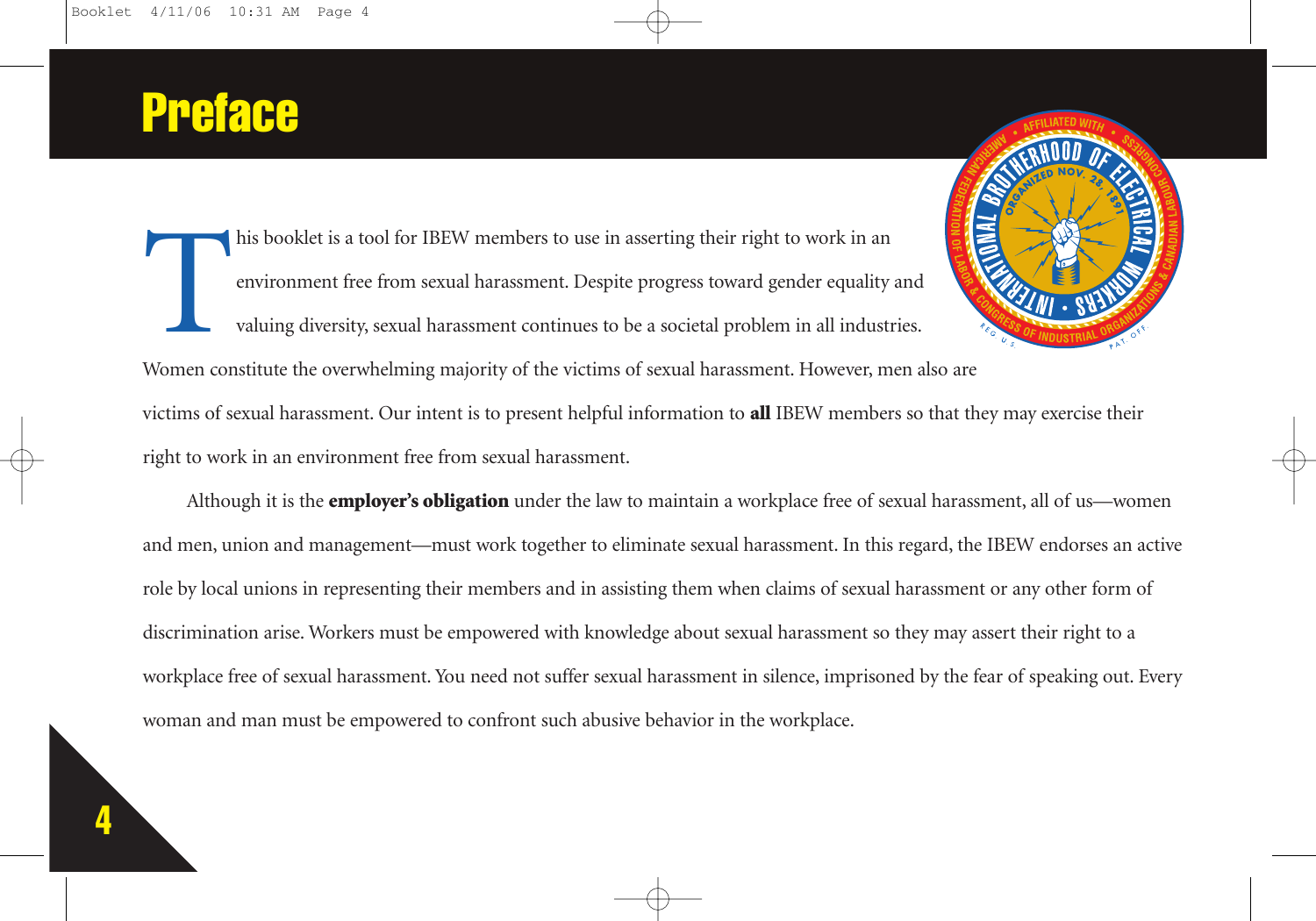# **Message from the International Officers**

ach workday you face many challenges on the job: maintaining<br>productivity, following safety and health regulations, wrestling<br>with new equipment and techniques, and coping with the<br>inevitable job-related "crisis" or two. O productivity, following safety and health regulations, wrestling with new equipment and techniques, and coping with the inevitable job-related "crisis" or two. One thing you should never have to cope with or tolerate is sexual harassment. However, studies reveal that many women—and an increasing number of men—have been sexually harassed at some time during their work lives. And, harassment of men and women on the basis of sexual orientation has become an increasing problem in the workplace.

Sexual harassment is not a new problem. It has occurred throughout the ages. Over the years sexual harassment has been misunderstood and mischaracterized. Sexual harassment's main motive is the wielding of power. Sexual harassers and those who fail to address sexual harassment have stigmatized the victims of the harassment ("he's just trying to cause trouble"), and have stigmatized those who have tried to stop it ("she's not a team player").

Sexual harassment is dehumanizing and divisive, and hinders us from achieving career goals, such as having control over our working lives and shaping our future, being treated fairly and working productively. As diversity in the workplace increases, we must learn to value our differences and similarities, and work together to take advantage of our various skills, experiences and abilities.

The IBEW is committed to eliminating all forms of discrimination or harassment from the workplace. The goals and objectives stated in the Preamble of the IBEW Constitution are as relevant today as they were when they were written. These goals and objectives seek to protect our members and enable them to attain a higher standard of living in all areas of their lives: social, intellectual and moral. So, we have designed this booklet to provide guidance on what constitutes sexual harassment, what you should do if it occurs, and what recourse is available to you.

We can find strength in the diversity of our membership. By working together, helping each other and respecting each other, we can promote a cooperative and progressive work environment. Diversity in the workplace is nothing to fear. In fact, it can provide the strength we need to organize and to build the IBEW to meet the challenges of the global marketplace in the 21st century.

Edwin D. Hill Jon F. Walters

Im J. Walters

International President International Secretary-Treasurer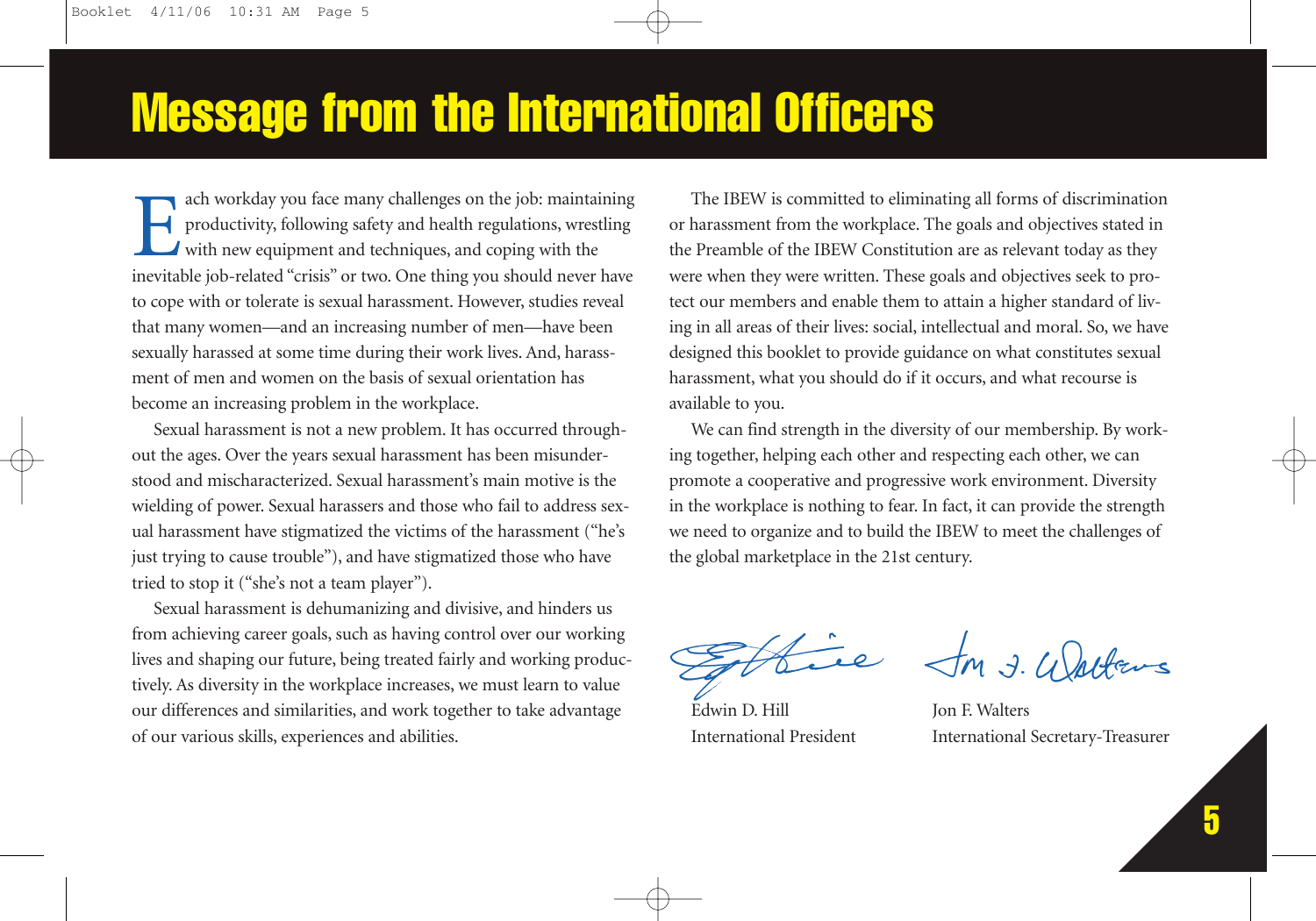# **What is sexual harassment?**

### **Harassment on the basis of sex violates Title VII of the Civil Rights Act of 1964 as amended.**

### **Sexual harassment is against the law.**

The Equal Employment Opportunity Commission (EEOC) guidelines define sexual harassment as:

- **•** unwelcome sexual advances;
- **•** unwelcome requests for sexual favors; or
- **•** unwelcome verbal or physical conduct of a sexual nature when:
- **1.** submission to such conduct is made either explicitly or implicitly a term or condition of employment;
- **2.** submission to or rejection of such conduct by an individual is the basis for employment decisions adversely affecting such individual; or
- **3.** such conduct has the purpose or effect of unreasonably interfering with an individual's work performance or creating an intimidating, hostile or offensive work environment.

### **Two General Categories of Sexual Harassment**

**Quid pro quo** (literally, "this for that"): Submission to unwelcome conduct is explicitly or implicitly made a condition of employment or the basis for employment decisions. ▲

This type of harassment is the most clear-cut. It involves someone in a position of authority stating or implying that the victim's job, promotion or assignment depends on submitting to sexual advances. (A one-time incident may be sufficient to prove quid pro quo harassment.)

**Hostile work environment:** Undesirable, unwanted conduct ▲ that unreasonably interferes with the victim's job performance or creates an intimidating, hostile or offensive workplace.

This type of harassment can occur when a supervisor or co-worker harasses someone solely because of gender. Such harassment makes it difficult for the victim to perform his or her job and creates an intimidating, hostile or offensive working environment. Normally, incidents must be persistent to prove a hostile work environment. However, a single serious incident may be sufficient to create a hostile work environment.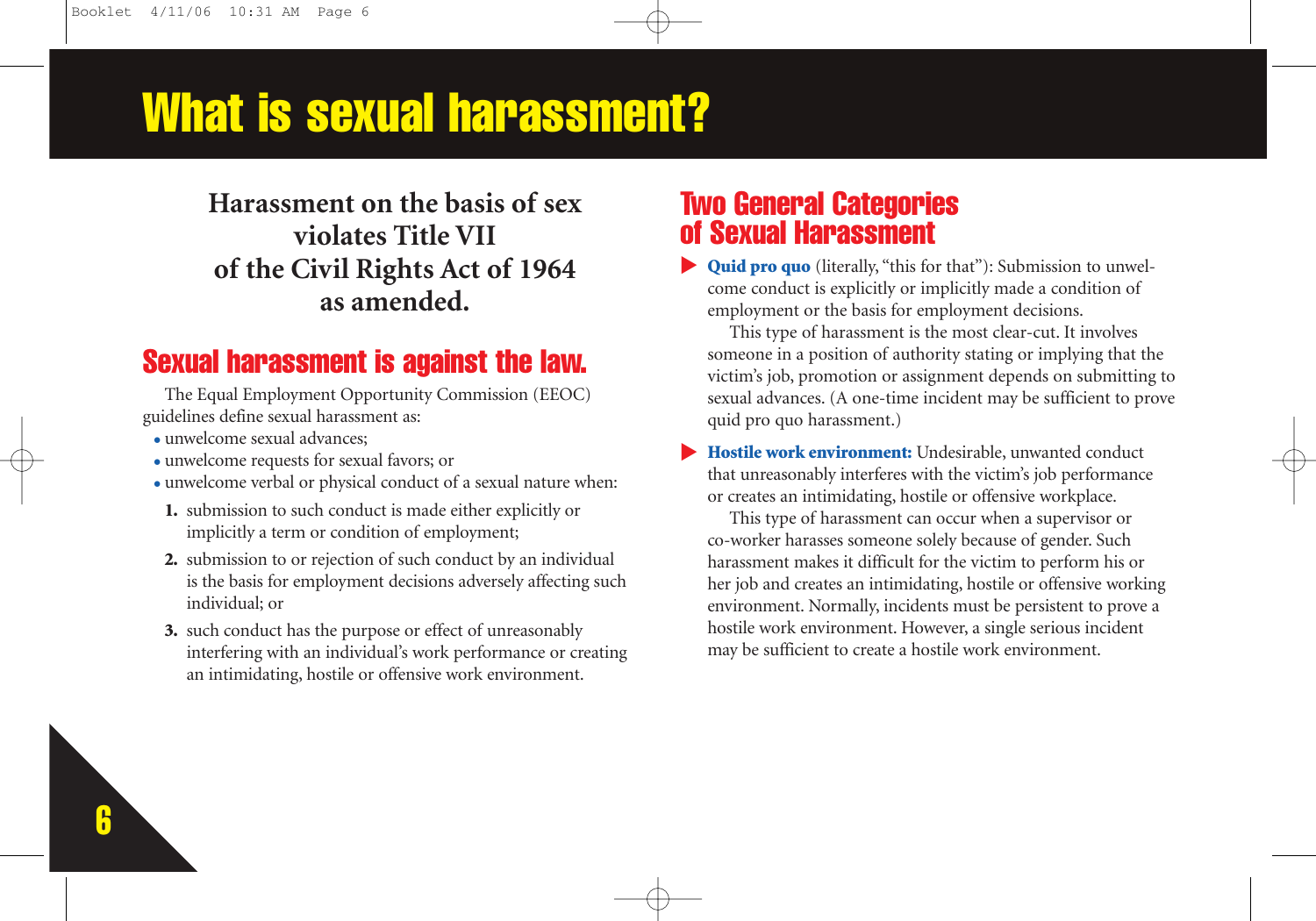# **Forms of sexual harassment:**

- ▶ propositioning
- ▶ explicit jokes
- demeaning comments ▲
- sexual innuendoes ▲
- discussing sexual activities ▲
- unnecessary touching (pinching, rubbing, bumping) ▲
- commenting on physical attributes ▲
- ▶ reading or displaying sexually suggestive materials
- using demeaning or inappropriate terms, such as "babe" ▲
- ▶ using offensive gestures
- ▶ workers of one gender ostracizing those of the other
- granting job favors to those who participate in consensual sexual activity ▲

**7**

▶ using crude and offensive language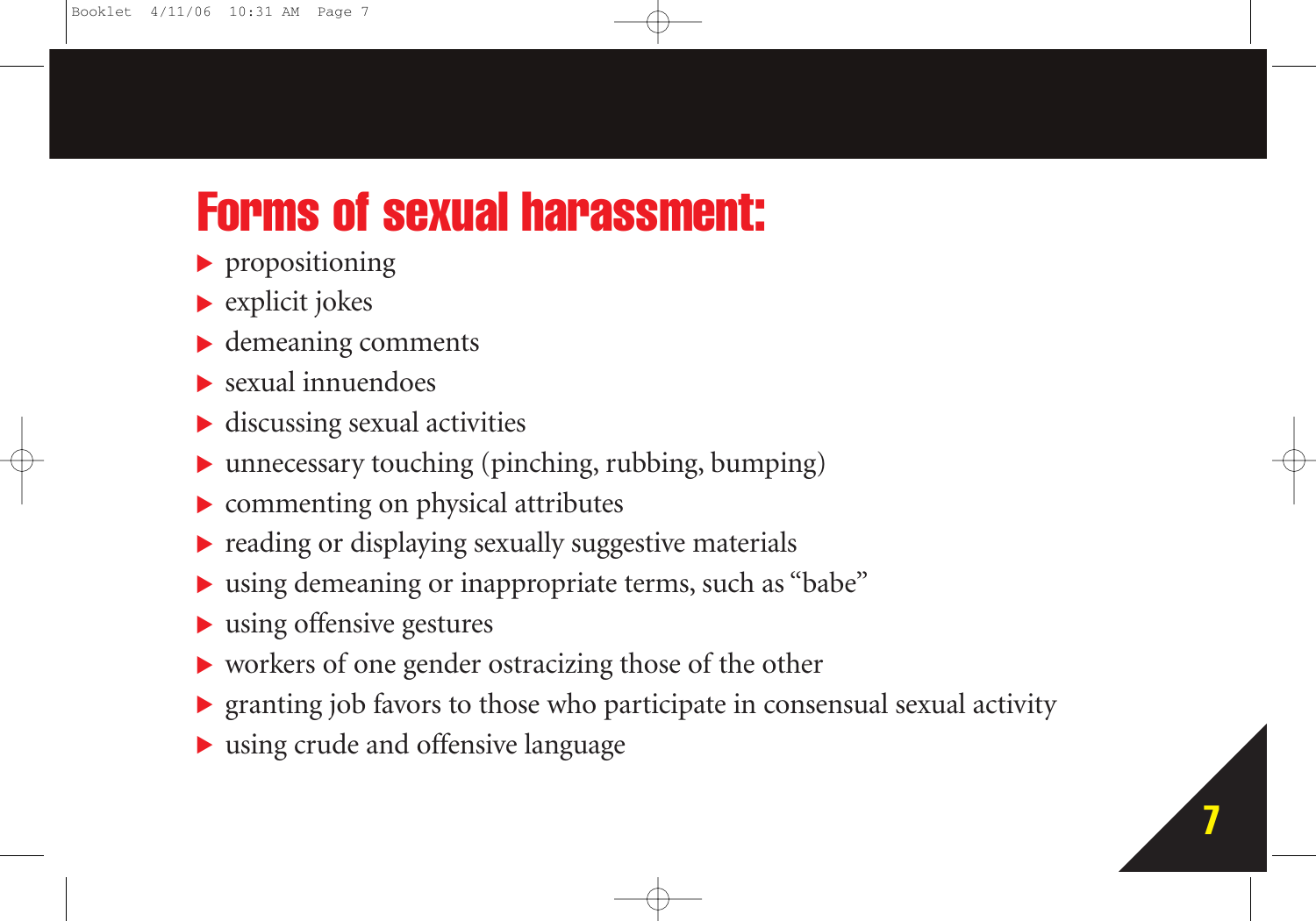### **Types of Sexual Harassment**

**Sexual favoritism:** Incidents involving a supervisor playing favorites, rewarding those who respond to sexual advances. Employees who do not go along with the supervisor's demand and are denied pay raises, promotions or the best job assignments may claim harassment.

**Indirect harassment:** An employee who witnesses sexual harassment on the job, but isn't the target, can claim sexual harassment. For example, a California court ruled that an "environment of sexual harassment" was created by a boss who grabbed workers in full view of an employee who ultimately brought charges. Although the charging employee was not directly harassed by the boss, she was adversely impacted by his actions, which created a hostile, intimidating environment in which she was required to work.

**Harassment by nonemployees:** In both quid pro quo and hostile environment cases, the employer may be held responsible for the harassment of its employees by nonemployees, like vendors, contractors or customers, if the employer knew or should have known of the conduct, failed to take immediate and appropriate corrective action, and has control or responsibility over the nonemployee.

**Harassment based on gender:** Behavior that is not overtly sexual, which is directed at a woman explicitly because she is a woman. Profanity, pranks, derogatory comments or other inappropriate behavior may be considered sexual harassment when it is based solely on gender.

**Harassment based on sexual orientation:** Harassment based on sexual orientation has become an increasing problem in the workplace. The EEOC and the federal courts have taken the position that discrimination based on sexual orientation violates Title VII when the discrimination consists of sexual stereotyping – "He doesn't act like a real man should act"; "She dresses and acts like a man." Some state and municipal anti-discrimination laws broadly prohibit all discrimination based on an individual's sexual orientation.

### **Are women the only victims of sexual harassment?**

The majority of cases involve the sexual harassment of women. However, victims and harassers may be women or men. The victim does not have to be of the opposite sex and may be anyone directly or indirectly affected by the offensive conduct. The harasser could be the victim's supervisor, a supervisor in another area, any other agent of the employer, a co-worker or a nonemployee.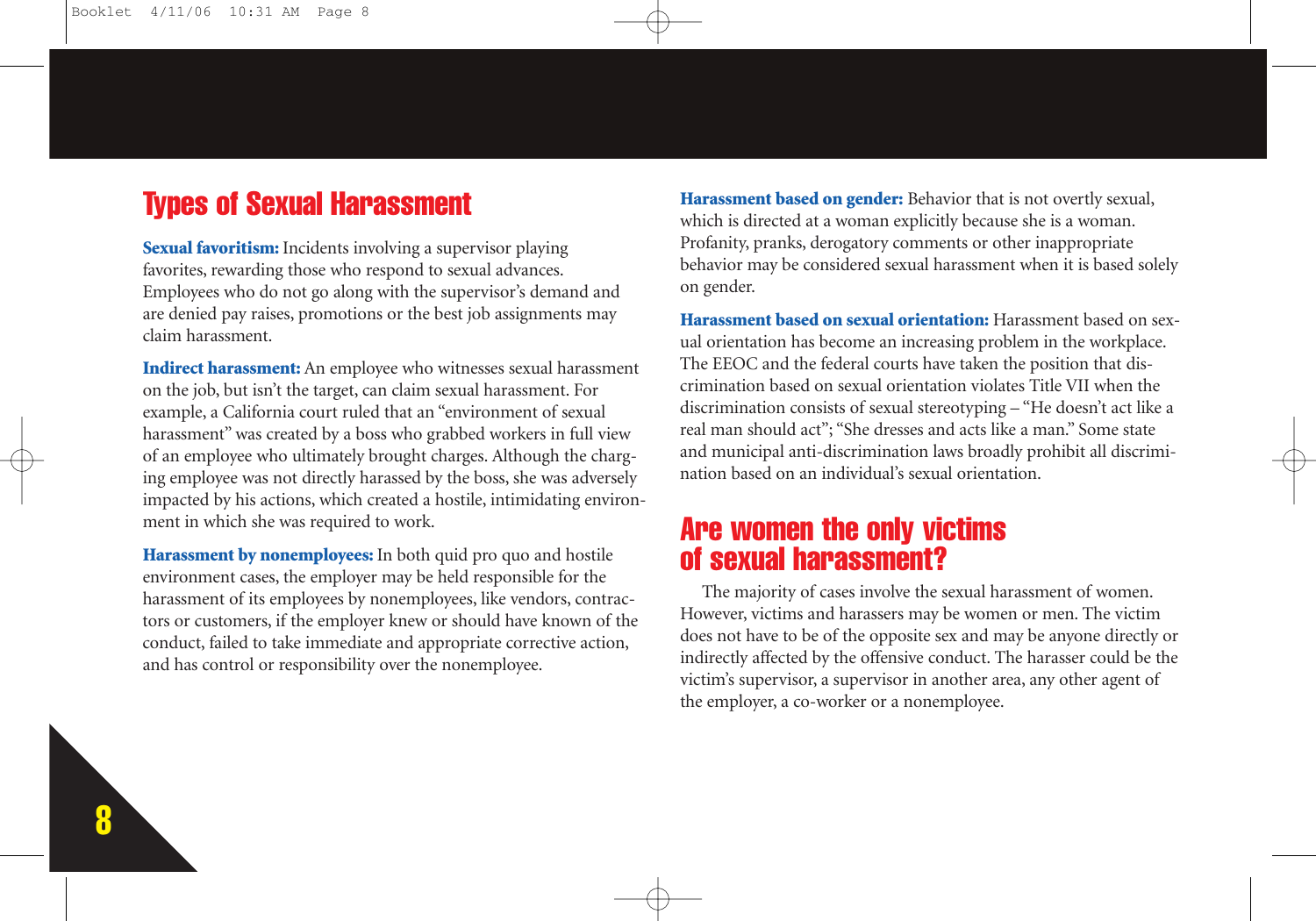▲

### **MYTH: Sexual harassment is not widespread.**

**FACT: Several polls have indicated about 50 percent of working women have experienced some kind of sexual harassment.**

### **Why does sexual harassment go unreported?**

In many instances, victims are reluctant to complain about sexual harassment. A victim may not report sexual harassment because she does not know what to do or where to get help. She also may not report the harassment because she feels humiliated and may fear:

- **•** Retaliation: loss of promotion; less desirable assignments; loss of job.
- **•** Ridicule from co-workers: treatment as a troublemaker; loss of respect – "She asked for it."
- **•** Doubt: "She's just making it up."
- Indifference: being ignored or not taken seriously.

It's time to conquer the fear, break the silence and speak out promptly about abusive behavior. Women should be encouraged by the fact that courts are acknowledging that differences exist in the perception of women and men. They are returning judgments based on an understanding of the victim's perspective, recognizing that what women find offensive may be acceptable to men. Some courts have adopted the "reasonable woman" standard: If a reasonable woman would find the conduct sufficiently severe or pervasive to affect the terms or conditions of her employment and create an offensive environment, then the conduct constitutes unlawful sexual harassment.

### **The Impact of Sexual Harassment On The Victim**

The victim of sexual harassment faces a complicated dilemma. She is pressured to give in to the sexual harassment. She is distressed by the resulting emotional and psychological turmoil she experiences in the work environment. And she may be torn by the conflict between reporting the incident or enduring the harassment in silence.

The following is a list of some of the most serious unlawful employer actions that can confront victims of sexual harassment.

- **1. Loss of wages and benefits.** When a victim objects to offensive behavior or resists sexual advances, she may be demoted, denied a promotion or given a poor performance evaluation.
- **2. Forced reassignment.** The employer may respond to a complaint of sexual harassment by transferring the victim to a different job or shift— in effect, punishing the victim.
- **3. Quitting.** Sexual harassment can become so severe and pervasive that the victim quits her job. She has been forced to leave, which is equivalent to an illegal firing.
- **4. Firing.** The victim may be fired for refusing to submit to or for reporting sexual harassment, or the harassment may cause such distress to the victim that her job performance suffers and she is fired for poor performance.

These problems can have dire consequences for the victim and her family.Although the law prohibits employers from retaliating against victims of sexual harassment, these indignities are all too often inflicted on victims. It is important for victims to confront the harassment promptly and enlist the help of the union in resisting these destructive effects.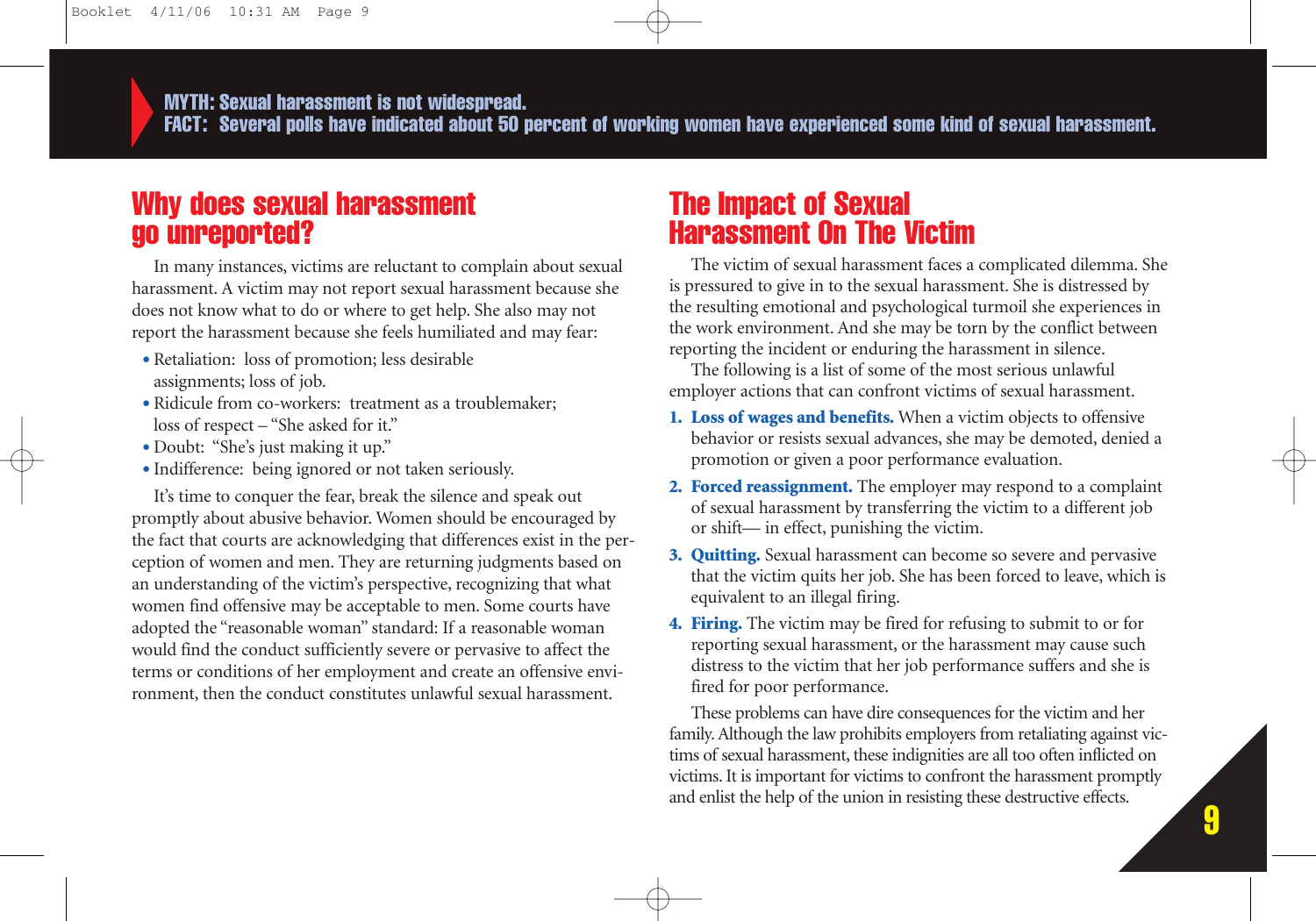# **Examples of Sexual Harassment**

Recognizing sexual harassment can be difficult, especially when it occurs in subtle forms. To help you determine whether you have experienced sexual harassment, consider the following: it occurs in subtle forms. To help you determine whether you have experienced sexual harassment, consider the following:

Have any of the following things ever happened to you at work?

- **•** Someone said something about how you look and you found the comment offensive.
- **•** Someone touched you when you didn't want them to.
- **•** Someone made sexual jokes or comments that you didn't like.
- **•** Someone showed you or posted pornographic pictures.

Have these things happened frequently or repeatedly? Were they blatantly offensive and unsolicited?

Was the conduct physical or verbal?

Was the harassment from a co-worker, a supervisor or perhaps more than one person?

Were several people victimized?

Each year many people experience sexual harassment at work. It is important to keep in mind that each situation is unique. The circumstances of each situation should be examined as a whole in determining whether sexual harassment has occurred.

### **Examples of Sexual Harassment Offenses**

Overt sexual harassment is obvious. Recognizing subtle forms of sexual harassment can be difficult. The following scenarios are examples of sexual harassment.

### **Example 1:**

*The men in Susan's workplace posted pinups from sexually explicit magazines in the break room. Susan has never heard them refer to the pictures or make sexual remarks to women in the workplace, but Susan feels humiliated by the pictures.*

Sexual harassment can include anything of a sexual

### **Courts Have Decided:**

▶ To prove sexual harassment, the victim does not have to prove that she experienced psychological damage or that her job performance suffered.

▶ A woman who could not show that she suffered economic harm could still sue her employer for sexual harassment.

Women entering nontradition-▲ al jobs should not have to be subjected to an abusive work environment where rough language, dirty jokes and hazing are pervasive. Courts have ruled that such gender-based harassment is illegal.

nature (visual as well as remarks or physical advances) that causes humiliation to a person. In this case, the employer should remove the pictures. If the employer fails to remove the pictures or to investigate the situation, the union should take action to have the pictures removed.

#### **Example 2:**

*A co-worker is famous for dirty jokes, sexual comments and leering. It really bothers Effie to the point where she gets headaches by late afternoon after listening to it all day. Effie talks about this with other women in her workplace; but they tell her it doesn't bother them because, "He's all talk and no action."*

A co-worker's conduct and comments need not offend all women working with him. If even one worker feels humiliated by persistent and unwelcome conduct, sexual harassment may exist. The fact that it may not bother the other women is not a reason to dismiss the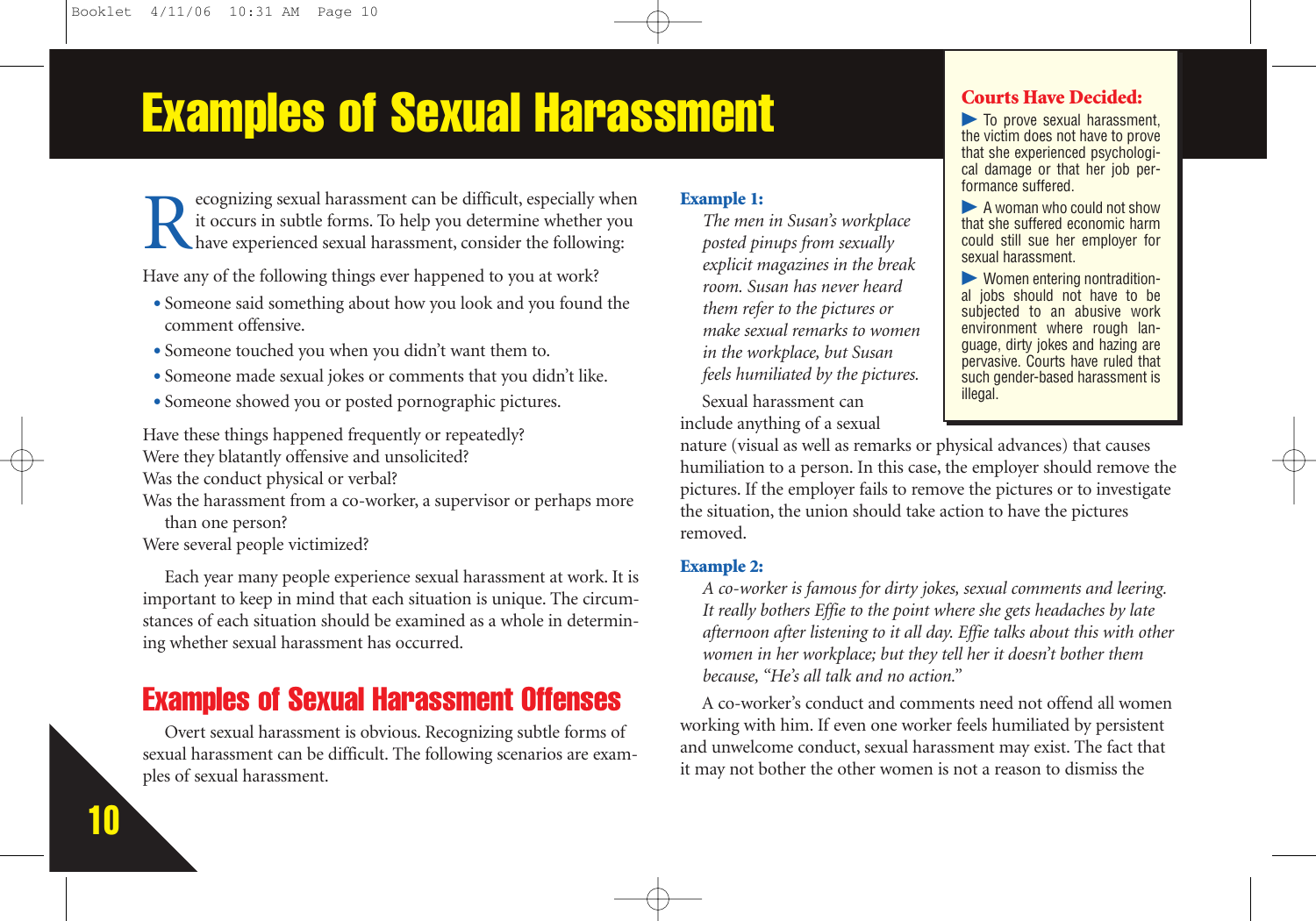problem. Women are often reluctant to complain, especially if they are working in a male-dominated industry.

#### **Example 3:**

*One male supervisor always makes a point of rubbing up against Mary when he walks past her. He always says, "Excuse me," but the look on his face indicates that it's no accident. Mary finds his behavior demeaning and offensive.*

This falls under the category of "unwelcome physical advance" from anyone on the job or associated with the job (superior, coworker, subordinate, customer, client, union official, etc.). Supervisors are held to higher standards because of their power and authority. Workers may be afraid to complain because of the supervisor's power over them.

#### **Example 4:**

*Kathy's co-worker said that she should not have been given the dispatcher position because it was a man's job. He made derogatory comments about her work performance which were heard by other dispatchers over the radio. He also subjected her to pranks. Other dispatchers deliberately used lewd language around her even though she let them know it offended her. Kathy's complaints to her supervisor did not result in any corrective action. Eventually she resigned from her job.*

A court ruled that Kathy experienced sexual harassment because she suffered persistent and hostile treatment from her male co-workers. Harassment was directed at Kathy specifically because she was a woman. Behavior can be considered sexual harassment even if it doesn't involve sexually suggestive behavior.

### **Sexual harassment is different in traditional and nontraditional jobs.**

Unfortunately, sexual harassment occurs in every type of work setting. The type of work setting often affects the pattern of the harasser's behavior. The following chart compares sexual harassment in traditional and nontraditional jobs.

|                                                | <b>Traditional Jobs</b>                                                  | <b>Nontraditional Jobs</b>                                                                          |
|------------------------------------------------|--------------------------------------------------------------------------|-----------------------------------------------------------------------------------------------------|
| <b>Type of</b><br>harassment                   | Typically, sexual<br>language, gestures and<br>requests for dates        | Clearly abusive and<br>hostile comments and<br>deliberate and harmful<br>actions                    |
| <b>Outcome</b> if<br>harassment is<br>rejected | Retaliation: threat of<br>losing pay, promotions<br>or job; intimidation | Retaliation: intimidation;<br>demeaning work assign-<br>ments; physical danger;<br>frequent layoffs |
| <b>Motive for</b><br>harassment                | Dominance, power<br>and control                                          | Dominance, power<br>and control                                                                     |
| <b>Who is harasser</b>                         | Supervisors and<br>co-workers                                            | Supervisors and<br>co-workers                                                                       |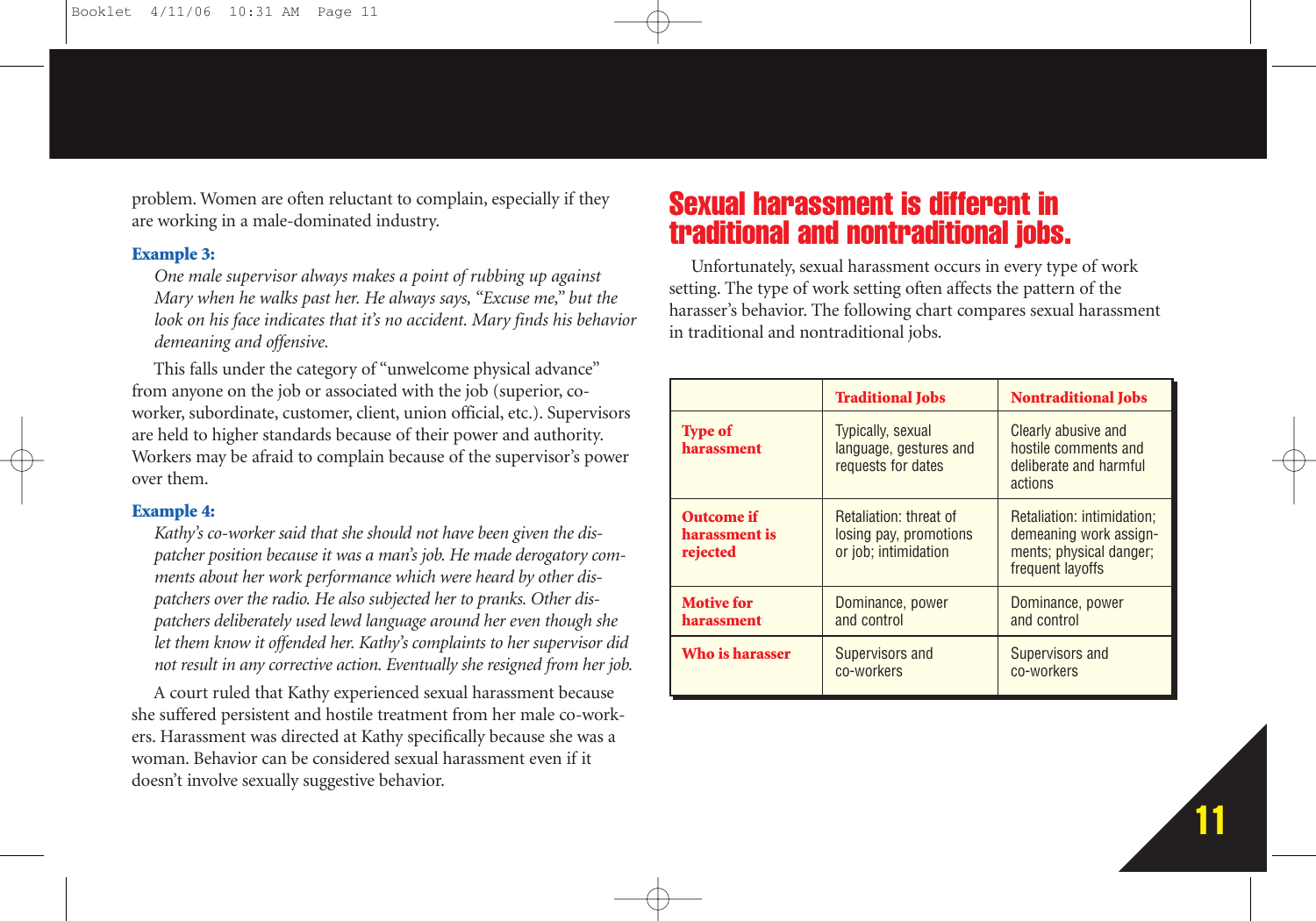# **What should you do if you think you are being sexually harassed?**

# **Know your rights. Assert your rights.**

### **Don't keep it quiet. Remember to ask for help and support.**

Workers must never be silent in the face of sexual harassment. Confront the issue as promptly and firmly as possible, with a healthy assertiveness based on an understanding of your rights. Only you can take action to exercise your rights. If you feel that you can't address the problem alone, ask your union or employer for help.

Below are suggestions about how to assert your rights if you are being sexually harassed at work. Read the entire checklist. It has been designed to inform and empower you with options that you can exercise in any order appropriate in your situation. Everyone's tolerance level is different. The particular facts of each situation will determine whether unlawful conduct has occurred. **Each incident of sexual harassment is unique and each incident is one too many.** Do not allow sexual harassment to continue.

### **For violent harassment…**

If the harassment involves rape or assault, immediately contact your local law enforcement agency and your employer. Inform your union representative.

### **For other forms of harassment…**

### **1. Object!**

Tell the harasser to stop. If the harassment continues, inform your employer in writing, and keep a copy for your records. Inform your shop steward or another union representative.

### **2. Document the harassment.**

Harassers are typically repeaters, so keep notes about each event if the harassment continues. Note dates, times, places, what was said or done, and names of witnesses. Keep these notes at home; they can be useful if you decide to take further action. Also keep your performance evaluations; they could help you if the harasser questions your job performance to divert the issue.

### **3. Talk to co-workers and your union representative.**

Victims need support while confronting the indignity of sexual harassment. Women experience physical and psychological side effects including depression, headaches, ulcers, nausea, and sleeplessness. Take care of yourself and get support from your friends, co-workers, and the union. Talk frankly with your union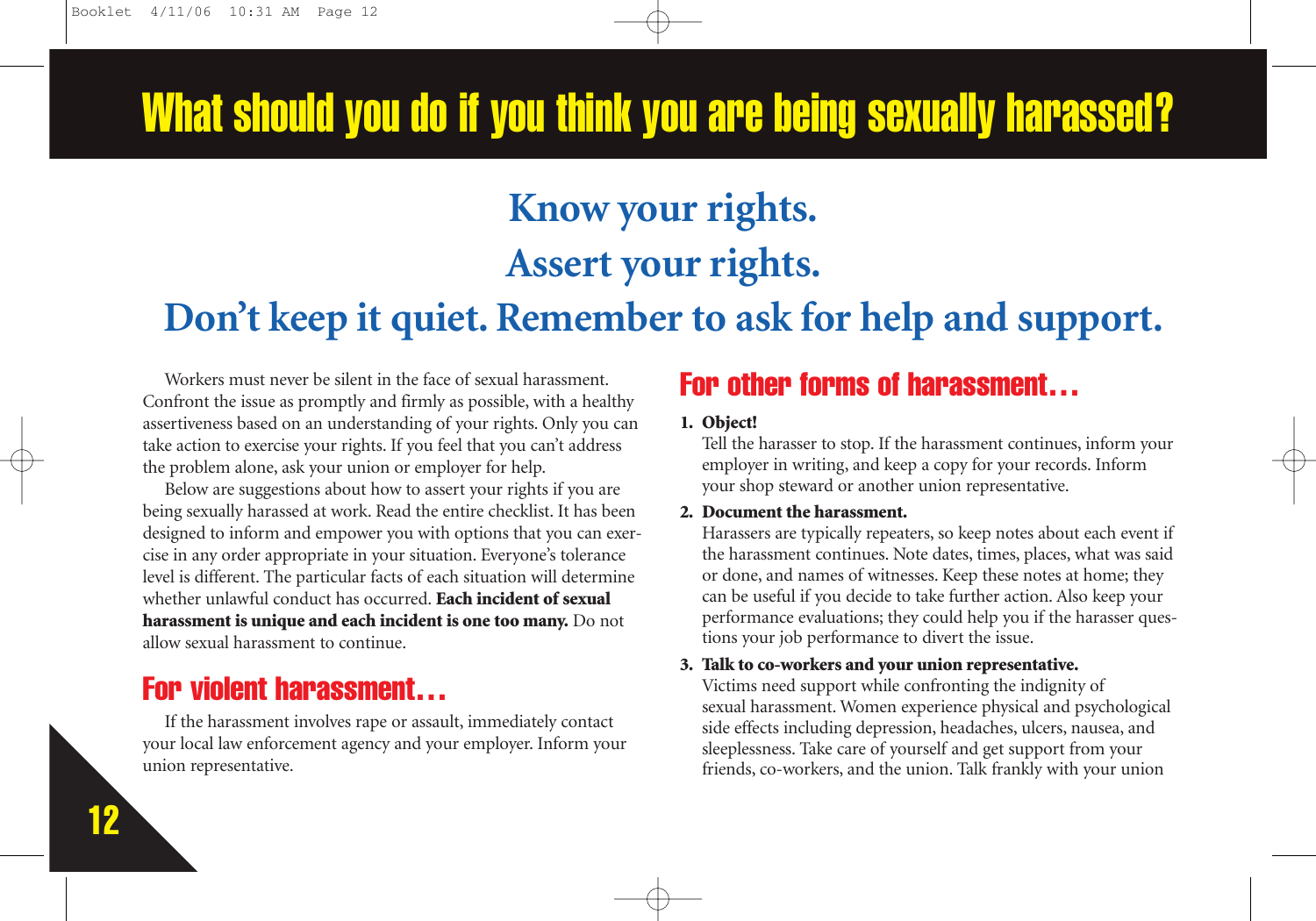▲

**MYTH: Sexual harassment is normal behavior and victims should feel complimented. FACT: Sexual harassment is a power play—a tactic to dominate by embarrassment or degradation. It is not part of healthy human relationships.**

representative; you may learn that others in your bargaining unit are experiencing the same problems.

**4. Learn about your rights and research your options— If your employer has a procedure for filing complaints, failure to file a prompt complaint with your employer can result in a loss of any right you may have to compensation for damages.**

Obtain copies of all relevant documents: your union contract, the employee handbook, and the employer's written policy and complaint procedure. Your employer should have a written policy against sexual harassment and a procedure for filing a complaint. Remember, it is the employer's obligation under the law to maintain a workplace free of sexual harassment.

**5. Exercise your rights; complain to the employer.**

You have valuable rights under your collective bargaining agree-

**Most collective bargaining agreements** contain an anti-discrimination clause which specifically prohibits discrimination in the workplace on the basis of sex, race, color, religion, national origin and disability. Some contracts have a clause that specifically prohibits sexual harassment. Even if a collective bargaining agreement does not have an anti-discrimination or an anti-harassment clause, it will almost always have a management rights clause which authorizes the employer to set work rules. Most employers promulgate anti-discrimination and/or anti-harassment rules through the management rights clause and may discipline employees, even to the point of discharge, for violating these rules. The work rules provide a basis for discipline and also for a grievance by an employee who alleges sexual harassment by a supervisor or co-worker.

ment and under federal and state laws. If you file a complaint and a settlement is proposed, the proposed settlement or resolution should not affect you in a negative way. You should not have to change work location, shifts or crews to avoid the harasser. The solution should be in **your** best interest and comply fully with the terms of the collective bargaining agreement. If the sexual harassment continues, exercise your rights at a higher level.

### **6. File a grievance under your collective bargaining agreement.** After consulting with your union representative and reviewing all applicable provisions of the collective bargaining agreement, initiate a grievance, if applicable.

### **7. File EEOC charges.**

You may file charges in person, by phone or by mail. Contact the nearest field office of the U.S. Equal Employment Opportunity Commission (see the appendix) or your state or local fair employment practice agency. Time limitations apply, so don't delay. You don't need a lawyer to file a charge, but you may want to talk to an attorney experienced in such cases. Contact the state bar association or the women's bar association in your area for a referral.

#### **Focus on your goal—to stop the harassment.**

Many people have fought sexual harassment and other forms of discrimination, thereby improving the work environment for themselves and their co-workers. The first step to achieving justice is to know your rights under your contract and under the law, and then to confidently and promptly assert those rights.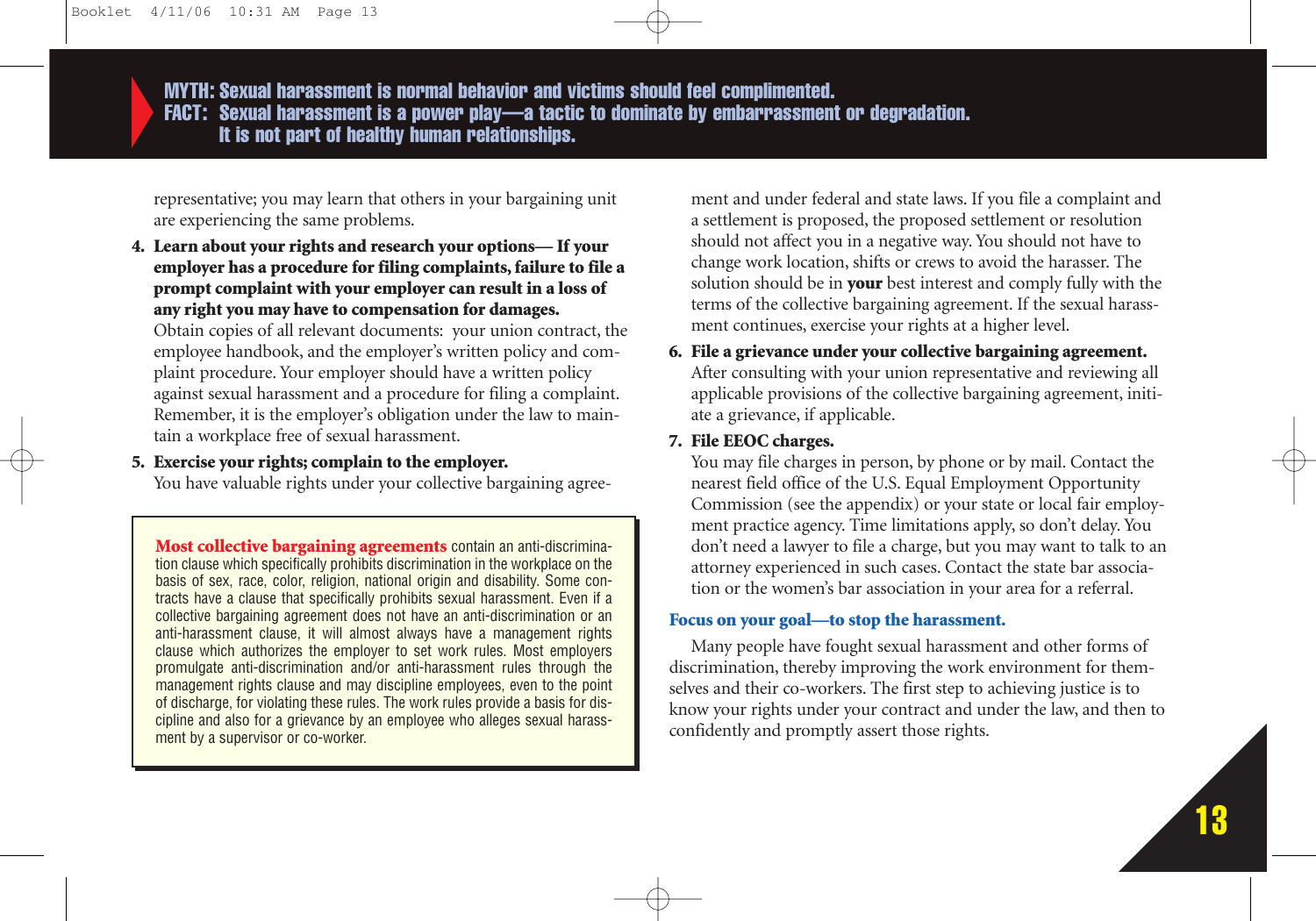▲

**MYTH: Asking someone for a date could result in a charge of sexual harassment. FACT: Unwelcome, unwanted and uninitiated are key words in the definition of sexual harassment. Harassment occurs when conduct is persistent and unwelcome.**



#### **For violent harassment…**

- **1.** Contact law enforcement.
- **2.** Contact the employer.
- **3.** Inform your union representative.

### **For other forms of harassment…**

**1.** Object!

**14**

- **2.** Document the harassment.
- **3.** Talk to co-workers for support and your union representative for help.
- **4.** Learn about your rights and research your options.
- **5.** Exercise your rights; complain to the employer.
- **6.** File a grievance under your collective bargaining agreement.
- **7.** File EEOC charges.



*If you witness the sexual harassment of a co-worker, DO NOT laugh, joke or otherwise participate in or condone the inappropriate conduct. Likewise, DO NOT IGNORE IT OR REMAIN SILENT. TAKE A STAND AGAINST SEXUAL HARASSMENT.* **Co-workers can help create a work environment where all workers are respected and free of harassment.**

- **1. Talk to the harasser.** Don't go along with his actions. Let him know that you find the behavior offensive and inappropriate for the workplace; or
- **2. Report it** to the employer and the shop steward. Request that the behavior be stopped so that the situation does not get worse.
- **3. Support the person being harassed.** The victim may feel powerless, humiliated and overwhelmed. Your support can make a real difference in the life of your co-worker.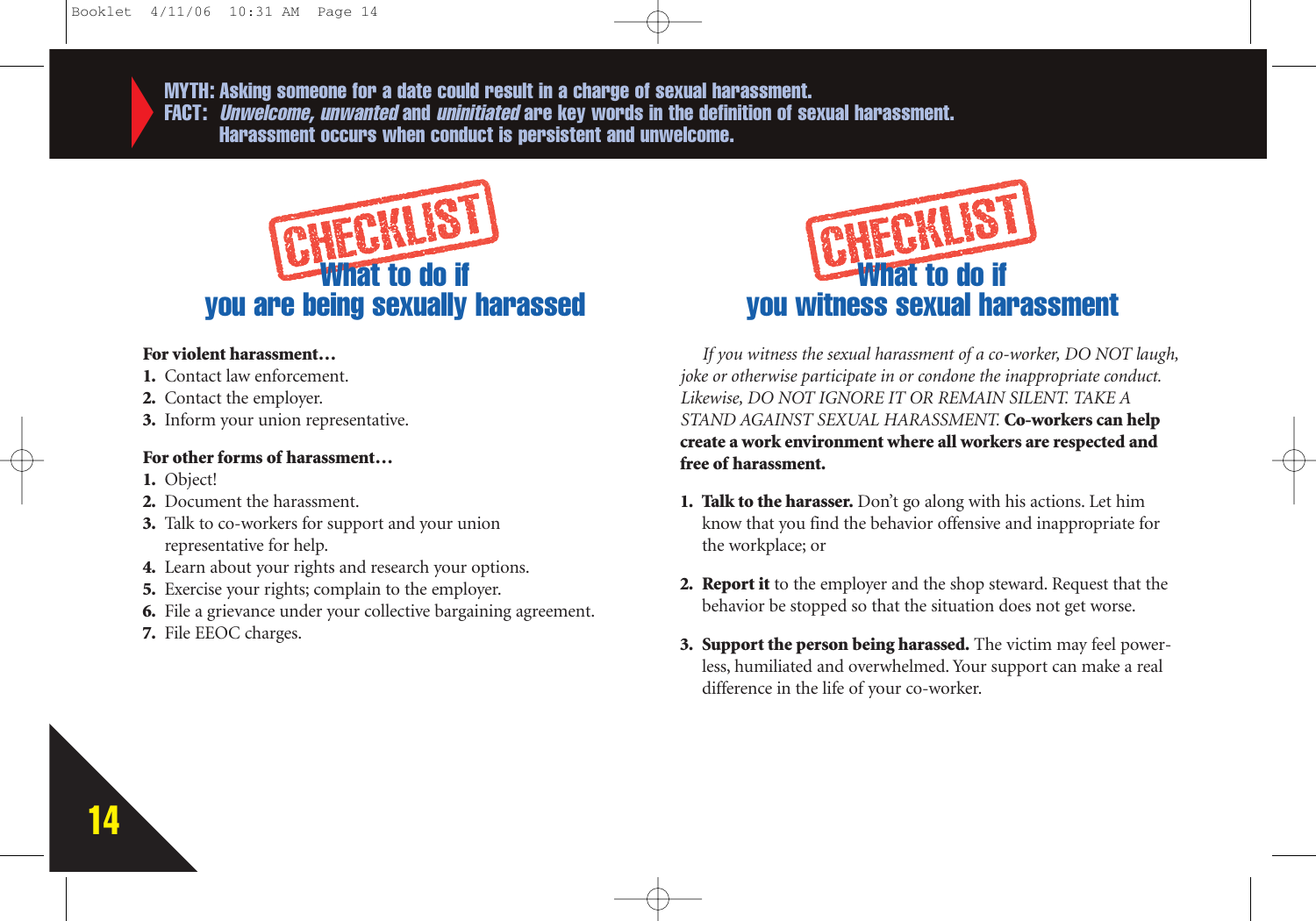### **What is the union's role as an exclusive bargaining representative?**

Workers look to their local union for protection against any<br>form of harassment or violation of their rights and dignit<br>as the exclusive bargaining representative the union has a duty to form of harassment or violation of their rights and dignity in the workplace.

As the exclusive bargaining representative, the union has a duty to fairly and thoroughly investigate all claims. Union representatives must take sexual harassment complaints seriously; handle such complaints with sensitivity and as much confidentiality as possible; listen sympathetically; avoid prejudgments before all the facts are gathered; ensure that information provided is accurately recorded and documented; evaluate the information in good faith; and if it is determined that harassment has occurred, promptly initiate appropriate action.

Local unions can take several actions to create an environment where sexual harassment is discouraged:

- **•** Establish a union policy against sexual harassment.
- **•** Publish the union's anti-harassment policy and procedures, and make them available to the members periodically.
- **•** Establish a procedure within the union to handle sexual harassment complaints and/or grievances.
- **•** Designate and train two representatives to properly handle complaints, investigations and grievances.
- **•** Tell employees who in the local union is responsible for receiving and investigating sexual harassment complaints.
- **•** Educate the membership about the issue through workshops, speakers, distribution of literature, etc.
- **•** Determine the extent of the problem. An anonymous survey of the membership may be useful, but the confidentiality of information received must be assured.
- **•** Negotiate language in your collective bargaining agreement prohibiting sexual harassment.
- **•** Be sure the employer has a written policy against sexual harassment which is widely distributed to all employees. If the employer does not have a formal policy, raise the issue in labor/management meetings.

Taking action against unlawful harassment is not only the **right** thing to do, it is also the **smart** thing to do. If an employee complains to her or his local union about unlawful harassment and the local union fails to take steps to stop it, even though the responsibility to prevent harassment is the employer's, the local union may nevertheless be held liable for the harassment under federal and state discrimination statutes or for a violation of the duty of fair representation. In either case, the results can be costly.

### **What is the shop steward's role?**

Shop stewards are usually the first contact members have with the local union. Shop stewards must lead by example to promote a work environment where dignity and respect are afforded all workers. Members need to feel confident that the steward will represent them fairly. To effectively represent workers who report harassment, stewards must be trained to understand the victim's dilemma, to take sexual harassment complaints seriously and to handle the complaints with sensitivity.

Shop stewards must remain objective and impartial as they process the sexual harassment complaint. Confidentiality is an important aspect of this process, since reputations and livelihoods are at stake.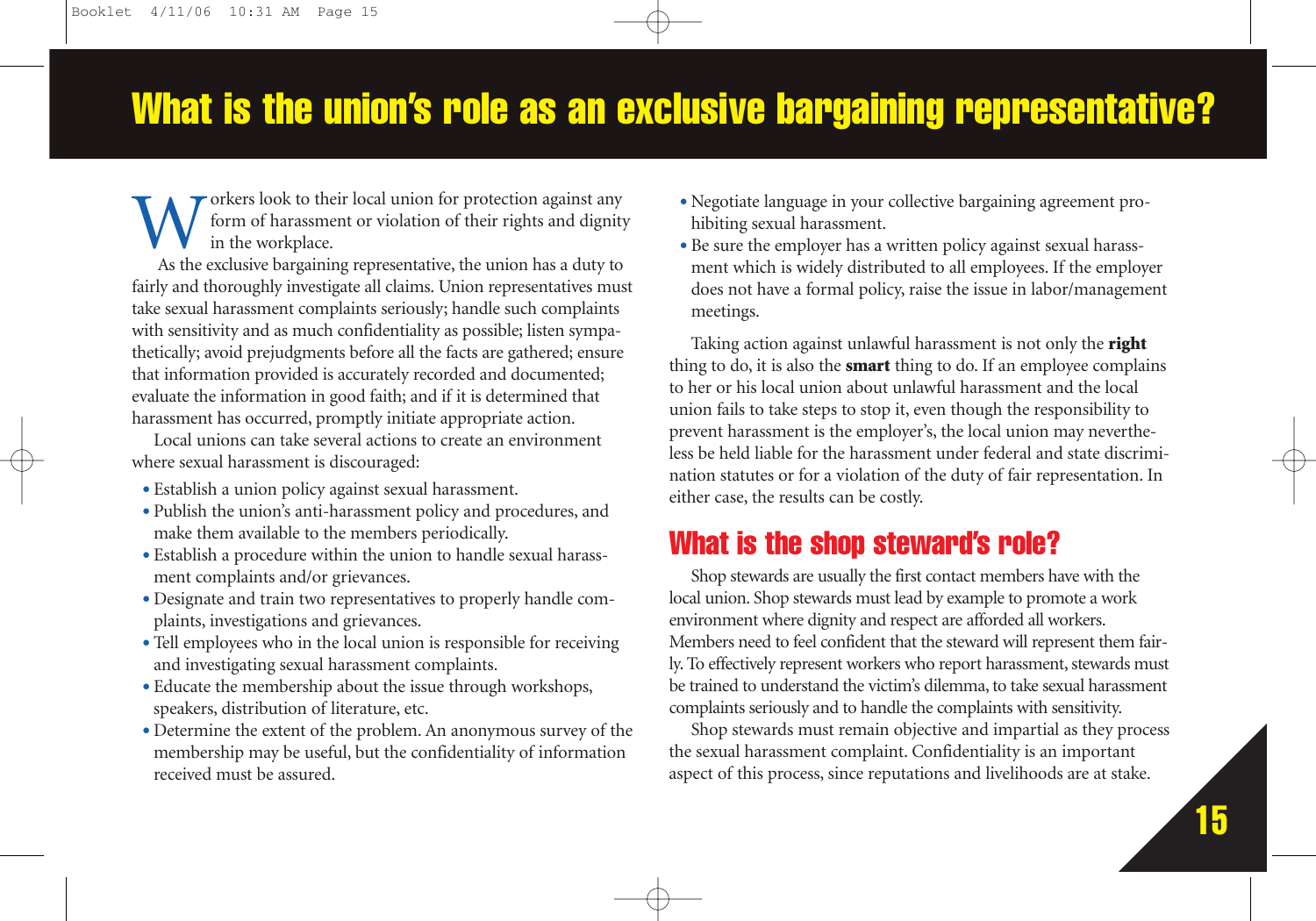▲

### **MYTH: Giving a compliment to someone could result in an accusation of sexual harassment. FACT: Compliments in general are not considered sexual harassment unless they become an unwanted pattern of behavior.**

Stewards should restrict all information obtained in the handling of the complaint to those with a legitimate need to know. By doing these things, the steward will, by example, help create a work environment where sexual harassment is not tolerated.

Stewards may also be asked to represent an alleged harasser, since at least half of all sexual harassment complaints involve co-workers. At best, this is a difficult situation—one which can create havoc in the workplace and undermine solidarity within the union when both parties are members. Because of the conflicting interests of the parties, it may be necessary to assign another union representative to represent the alleged harasser.

The IBEW offers anti-harassment training through its Human Services Department, New Business Manager Orientation and steward training programs.



- **1.** Get the facts about the incident. Listen carefully. Be objective and impartial. Recognize the sensitive nature of the complaint.
- **2.** Document and retain pertinent information.
- **3.** Advise the victim to keep a diary or log of each occurrence.
- **4.** Conduct a prompt, thorough and fair investigation. Try to resolve the problem informally.
- **5.** Inform the employer and the local union.
- **6.** Try to stop any harassment you observe.
- **7.** If the investigation warrants it, file a grievance.

### **What is the employer's responsibility?**

An employer is responsible for providing a work environment free of harassment and for the:

- **•** acts of agents and supervisors;
- **•** acts of co-workers, if management knows and fails to take prompt and appropriate corrective action;
- **•** acts of nonemployees, if management knows and fails to take prompt and appropriate corrective action.

An employer is more likely to be found legally liable if it does not have an explicit policy against sexual harassment and an effective complaint procedure available to employees. Unions can work with management to develop such written policies and procedures. These policies and procedures should be widely distributed and posted throughout the workplace. This ensures that all employees know the consequences for inappropriate conduct, their rights and their recourse. An employer is also responsible for ongoing training of its supervisory and management employees about sexual harassment.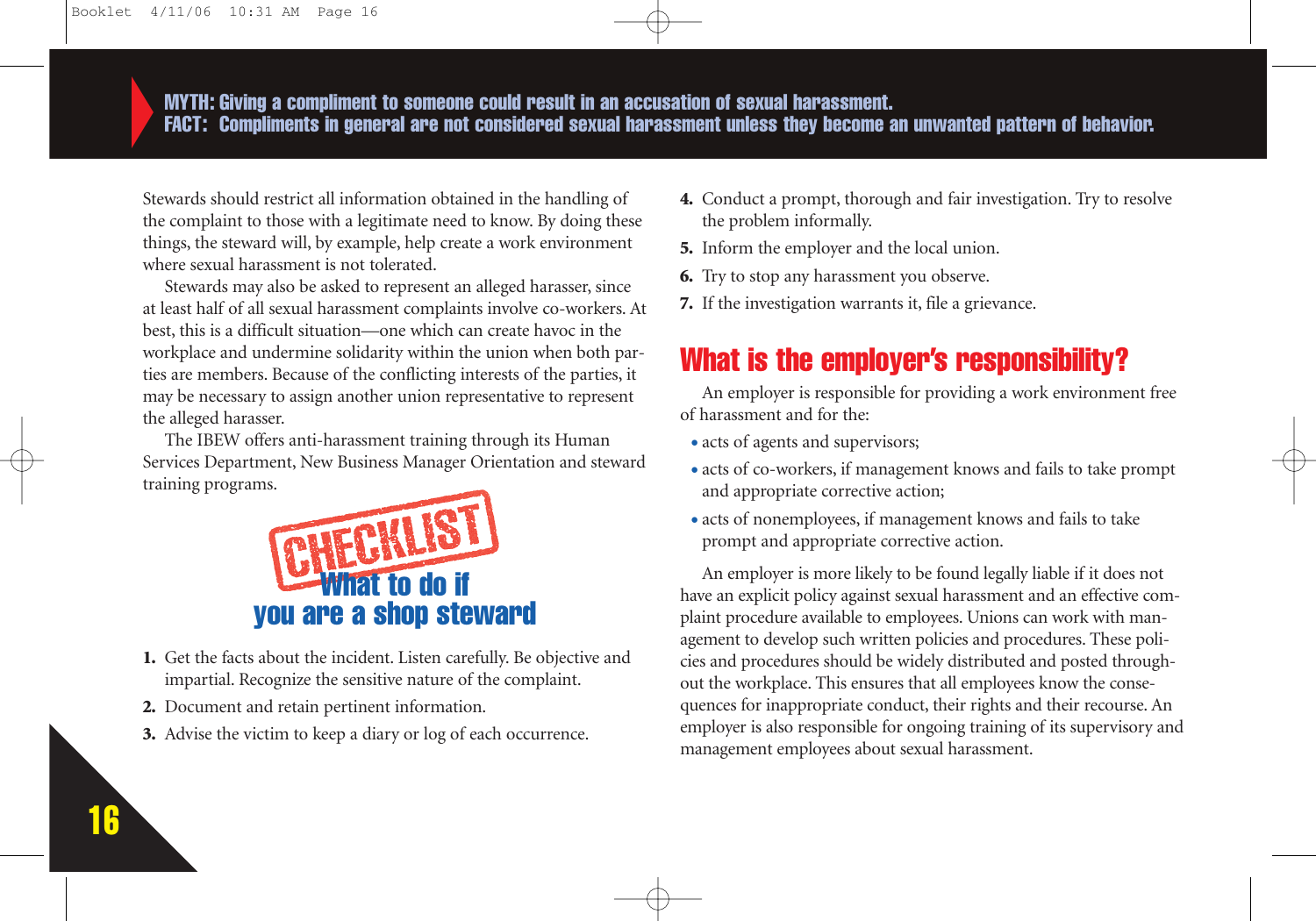# **What is the union's role as an employer?**

### **Courts and the EEOC Have Decided:**

An employer is legally responsible for the sexually harassing acts of its supervisory employees without regard to the employer's specific authorization or knowledge of such acts. Where the supervisor's harassment is tied to the granting or denial of a tangible employment action (e.g., job promotion, wage increase), the employer will be held liable. Where a supervisor's sexually harassing behavior is not tied to a tangible employment action, but creates a hostile work environment, the employer can avoid liability only if it can prove it exercised reasonable care to prevent and promptly correct the behavior, and the employee unreasonably failed to take advantage of the preventive and corrective opportunities offered by the employer, or to avoid harm otherwise.

An employer is legally responsible for the harassing acts of its nonsuper-▲ visory employees and of third parties (e.g., vendors who visit the premises) where the employer or one of its supervisory employees knows or should have known of the conduct, unless the employer or supervisor has taken responsible steps to prevent harassment from occurring and takes prompt corrective action.

In addition to compensatory damages, punitive damages may be awarded where the employer acted willfully or with reckless disregard for the victim's legal rights (i.e., knew or suspected that the act was a violation of law).

With respect to its own employees, unions as employers are responsible for providing a union work environment free of harassment. In its capacity as an employer, a local union can be held liable just like any other employer. Thus, the union is responsible for the acts of its supervisors. It is also responsible for harassment by nonsupervisory employees and by third parties, if the union or a supervisory employee of the union knows, or should know, of the harassment but fails to take prompt corrective action.

A local union, in its role as an employer, is more likely to be found legally liable if it does not have an explicit policy against sexual harassment and an effective complaint procedure available to employees. The policy and procedure should be widely and periodically distributed and posted throughout the workplace. This ensures that all employees know the consequences of inappropriate conduct, their rights and their recourse. In addition, meetings should be held with all local union employees who supervise other employees, including the local union business manager and other officers. The purpose of the meetings should be to impress upon them the importance of complying with the local union policy. The local union should investigate all complaints of harassment thoroughly and promptly.

To the fullest extent practicable, the local union should keep complaints and the terms of their resolution confidential. If an investigation confirms that harassment has occurred, the local union should take prompt corrective action, including such discipline as is appropriate up to and including termination of employment. Obviously, where a union officer is accused of sexual harassment, that officer should not be involved in investigating the complaint, determining whether harassment has occurred, or deciding what discipline to impose.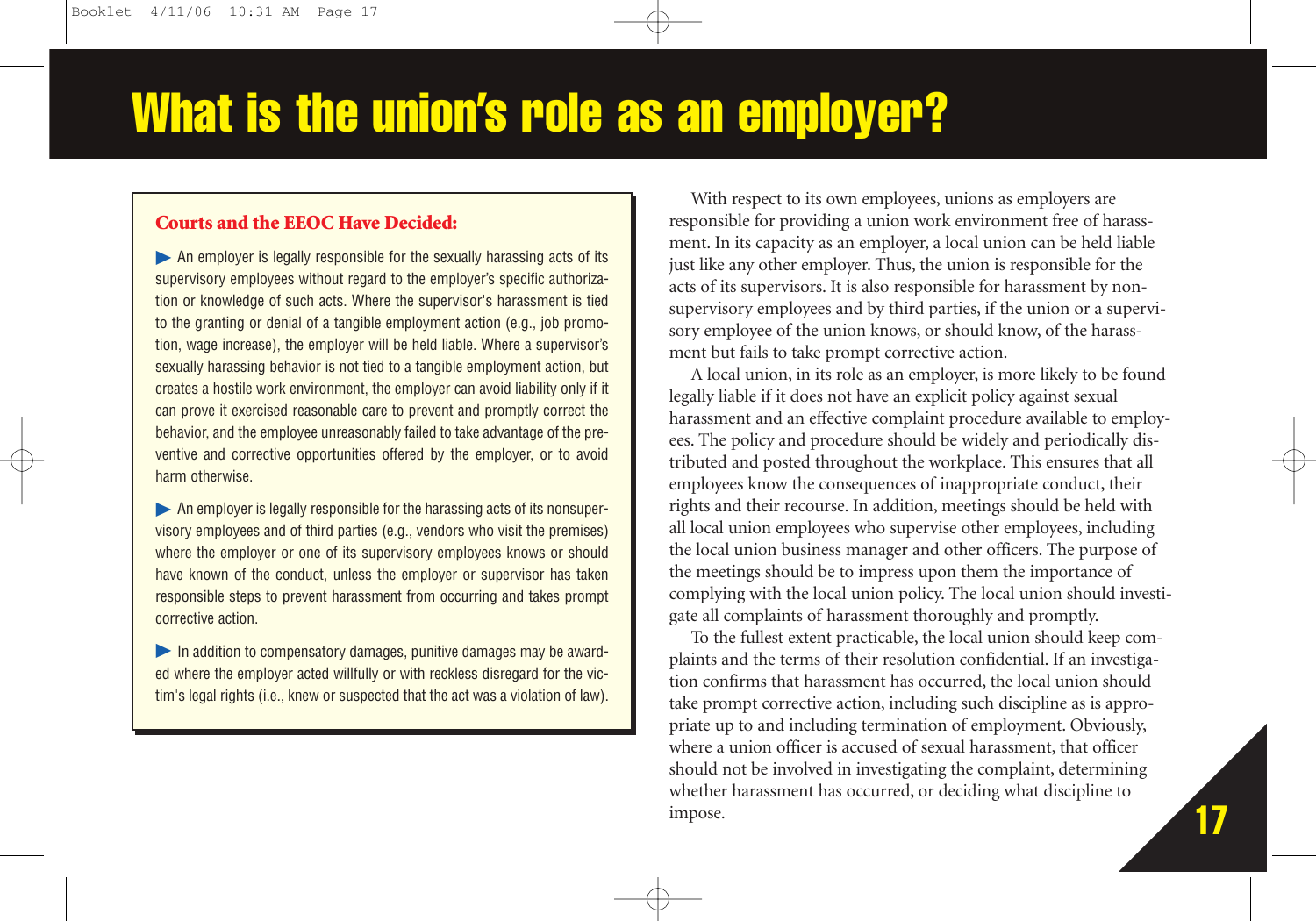## **Sexual harassment divides the workplace and weakens the union.**

Sexual harassment is one of the most corrosive influences that<br>
can infect the workplace. It can divide the bargaining unit and<br>
pit workers against each another. It can destroy the promise of<br>
effective labor/management c exual harassment is one of the most corrosive influences that can infect the workplace. It can divide the bargaining unit and pit workers against each another. It can destroy the promise of sexually manipulative and dehumanizing manner. Sexual harassment is illegal discrimination based on sex and has no place in a healthy work environment.

As we confront the daily challenges of the global economy in the new millennium, we in the IBEW stand for a new vision of workplace competitiveness. We want not only our IBEW members but all workers around the globe to be valued and respected as human beings, as well as for their knowledge, skills and abilities. The Declaration of the IBEW commits each one of us to fight for "human justice, human rights, and human security," which includes the commitment to work together to end sexual harassment.

It is tragic that both subtle and overt sexual harassment persists. Co-workers may tell jokes or engage in conversations or actions that are sexual in nature, thinking that they are merely having a little fun and entertaining themselves or their listeners. However, the fact that individuals participate in such workplace behavior does not necessarily indicate that all are willing participants. A culture of silence and

peer pressure can engender fear in people who know they should speak out. They become reluctant to object to behavior that everyone else seems to accept, fearing they will be labeled an outsider. Yet an unwilling participant may one day decide that "enough is enough" and file a sexual harassment complaint, even though that person previously had remained silent.

How can we eradicate sexual harassment? The first step is to educate people about the problem. Then, we must foster a work environment where co-workers feel free to express their opinions when they find certain behaviors offensive. The willingness to speak out—and the willingness to listen and understand all viewpoints—are great weapons in fighting this form of discrimination. They are also qualities that improve our work environments and strengthen our unions.

The conspiracy of silence has to end. Assertiveness and openness can prevent the circumstances that give rise to sexual harassment, particularly in cases where no offense may have been intended. Through frank discussions, many situations can be promptly resolved and corrected without formal complaints. When that tactic fails, workers must exercise their full array of legal and collective bargaining rights and battle sexual harassment for the good of all workers.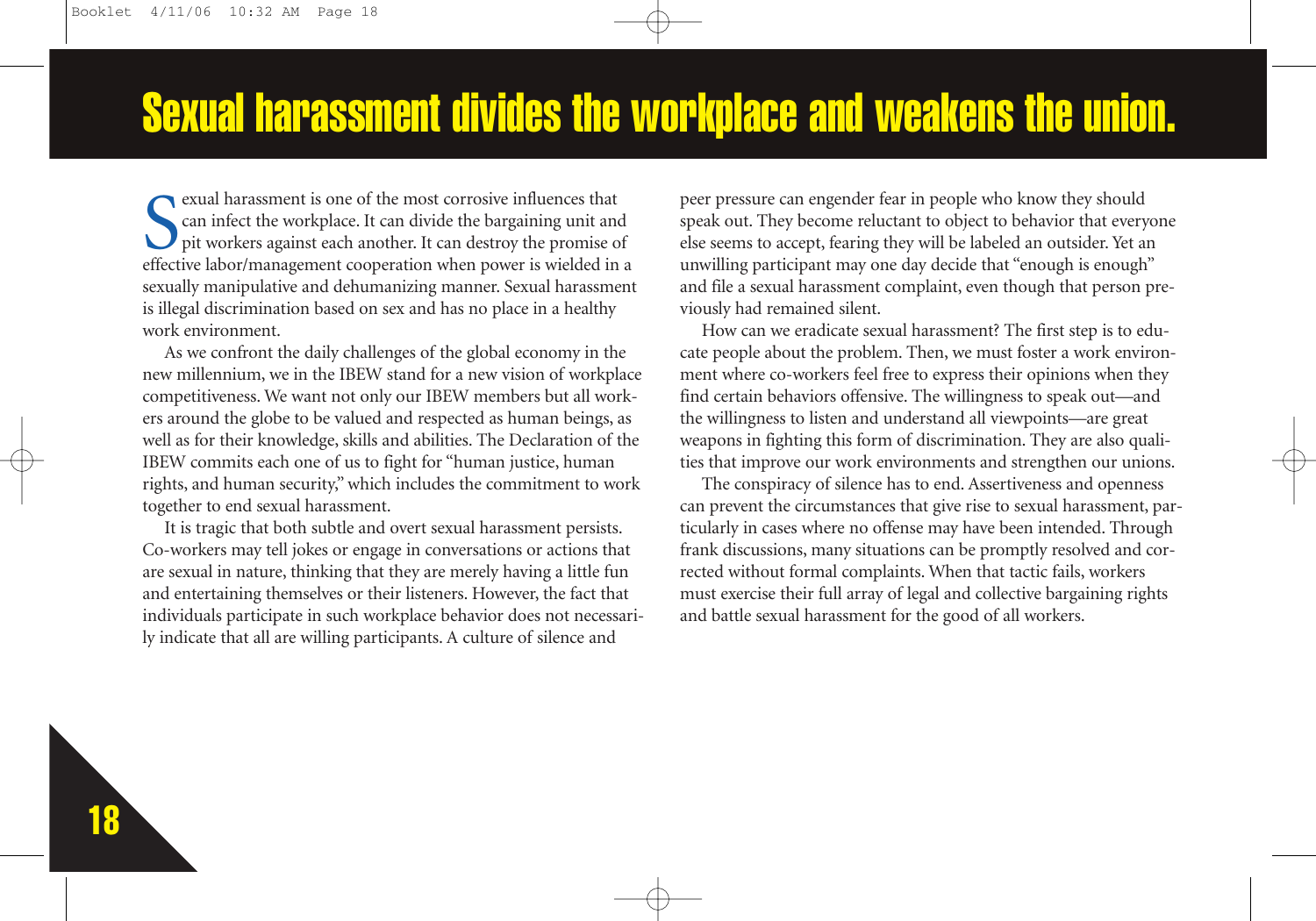# **List of Selected Terms**

**This list defines some of the terms used in this booklet and is not intended to be a comprehensive vocabulary of sexual harassment.**

### **Equal Employment Opportunity Commission (EEOC)**

An independent agency of the U.S. government, created by Title VII of the Civil Rights Act of 1964 to ensure equality of opportunity by enforcing federal laws prohibiting employment discrimination.

#### **hostile work environment**

A pattern of undesirable, unwanted conduct that is so severe and pervasive that it unreasonably interferes with the person's job performance or creates an intimidating, hostile or offensive workplace.

### **nontraditional jobs**

Occupations in which women make up 25 percent or less of the total employed.

### **quid pro quo sexual harassment**

Latin term that means "this for that." (1) Making submission to sexual demands an implicit or explicit term or condition of employment; (2) making decisions affecting someone's employment or compensation on the basis of whether the person submits to or rejects sexual demands.

#### **reasonable person standard**

A standard used by courts to judge whether certain challenged conduct and alleged hostility in the workplace would be offensive to a

reasonable person. EEOC cautions that this standard should consider the victim's perspective and not stereotyped notions of acceptable behavior. Since this standard is based on the opinions of both men and women, it is broader than the **reasonable woman standard** discussed below.

#### **reasonable woman standard**

Since 1991 some courts have adopted this standard in evaluating sexual harassment charges. It recognizes that men and women have different viewpoints; what women consider offensive may be considered acceptable by men. A deciding factor would be whether a reasonable woman would consider certain conduct offensive in the workplace.

### **sex discrimination**

Sex discrimination exists when employment decisions are based on an employee's gender or an employee is treated adversely because of his or her gender.

#### **subtle sexual harassment**

Unwelcome conduct that creates feelings of humiliation and abuse in the victim. May be disguised as "casual" or unintentional physical contact, comments, gestures, visual displays, etc. Any nonsexual, genderbased conduct that creates an environment that any reasonable person would consider hostile could rise to the level of sexual harassment.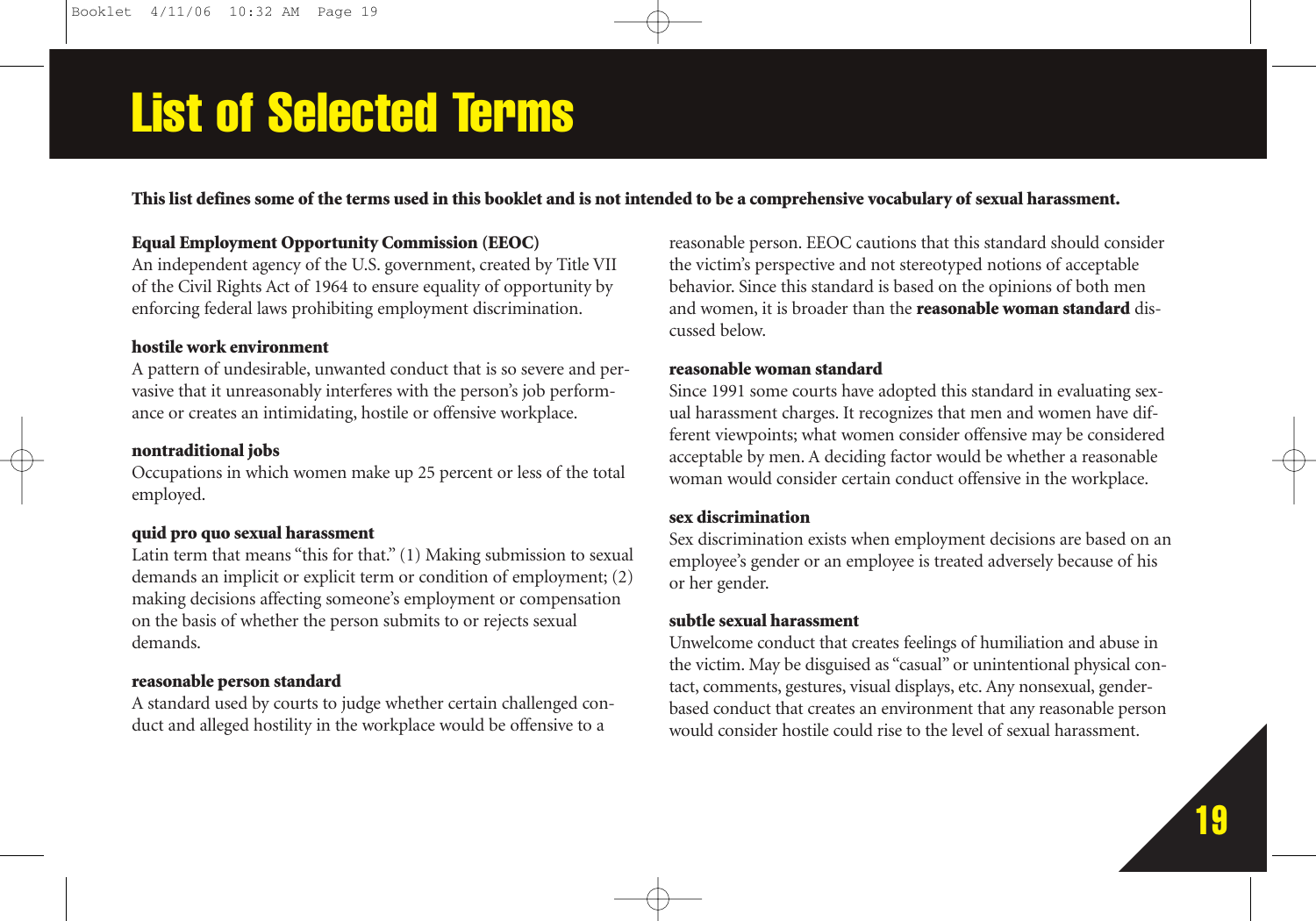# **List of Selected Terms (cont.)**

**This list defines some of the terms used in this booklet and is not intended to be a comprehensive vocabulary of sexual harassment.**

#### **supervisor**

Any individual who exercises supervisory authority in the workplace. Individuals in the following classifications **may** be supervisors: *plant manager, lead person, subforeman, foreman, general foreman, superintendent, manager, director, technical director, field technical manager, producer, etc.*

### **Title VII**

Part of the Civil Rights Act of 1964 that prohibits employment discrimination based on race, color, religion, sex or national origin by private employers, state and local governments, private and public employment agencies, labor organizations, and joint labor/management committees for apprenticeship and training.

#### **traditional jobs**

**20**

Occupations in which women make up 75 percent or more of the total employed.

#### **union representative**

Any union official who advises and assists a victim of sexual harassment in exercising her rights (for example, the local's business manager or president, the steward, the business representative).

#### **unwelcome conduct**

Behavior regarded by the victim as unwanted, offensive, undesirable and unsolicited.

#### **victim**

A man or woman subjected to sexual harassment by members of their own or the opposite sex.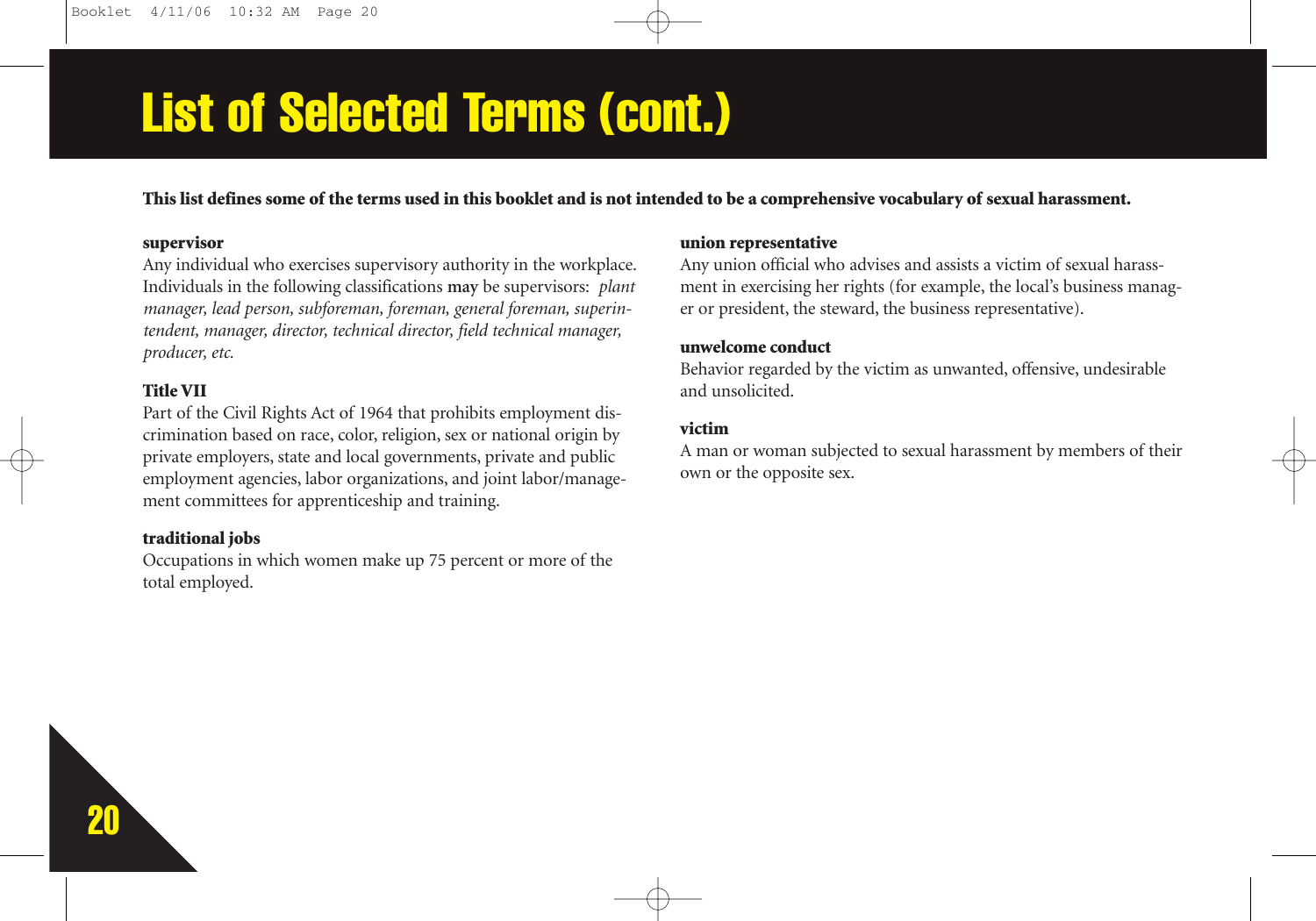# **Appendix A**

### **What should you do if you are accused of sexual harassment?**

### **1. Take a look at your behavior and/or language.**

Accusations of sexual harassment must be taken seriously. Even if you did not intend to offend anyone, the victim's perception can be the deciding factor. Something you consider to be harmless may be highly offensive to others.

- **•** Pay attention to how others respond to what you do and say.
- **•** Don't assume that your co-workers or employees enjoy comments about their appearance; hearing sexually-oriented jokes or comments; or being touched, stared at or propositioned.
- **•** Think about the impact of your words and actions on the attitudes of other people about work, job performance and selfesteem.

### **2. Know and exercise your rights.**

If you are unsure about what constitutes sexual harassment, check the company and union policies, and ask your union representative for guidance. A frank discussion might correct the problem before a complaint is filed.

### **3. Talk to your union representative.**

If a sexual harassment accusation leads to the filing of a formal complaint and/or a grievance, remember that the union must represent all employees in the bargaining unit. A union representative may be assigned to investigate the charges against you and decide what course of action to pursue.

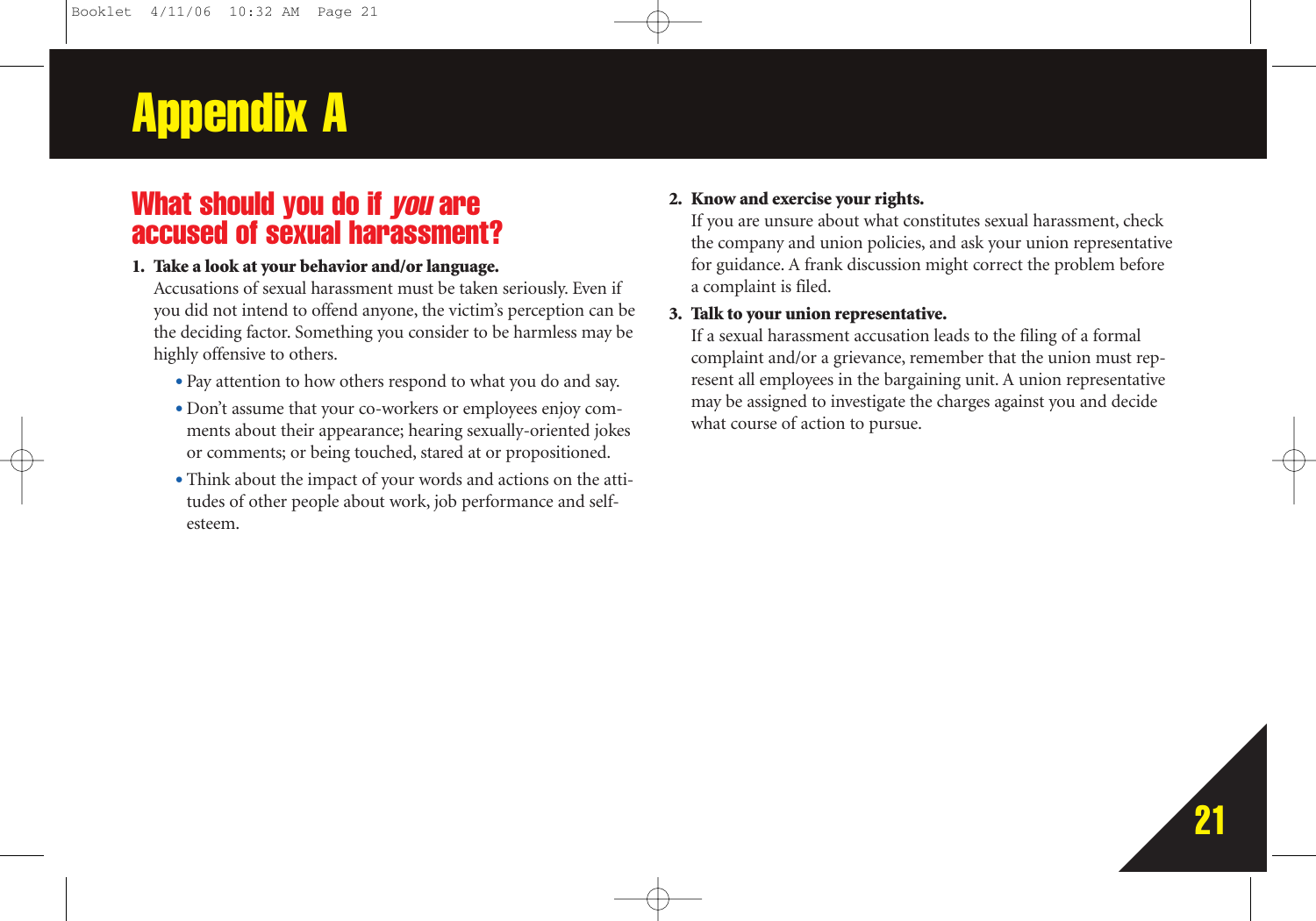# **Appendix B**

### **U. S. Equal Employment Opportunity Commission (EEOC) Offices**

1801 L Street, N.W. Washington, D.C. 20507 www.eeoc.gov

1-800-669-4000 TTY (Hearing Impaired): 1-800-669-6820

Please check the EEOC Web site or call the toll-free number to confirm office locations and obtain local telephone numbers.

Albuquerque, NM Atlanta, GA Baltimore, MD Birmingham, AL Boston, MA Buffalo, NY Charlotte, NC Chicago, IL Cincinnati, OH Cleveland, OH Dallas, TX Denver, CO Detroit, MI El Paso, TX Fresno, CA Greensboro, NC Greenville, SC

Honolulu, HI Houston, TX Indianapolis, IN Jackson, MS Kansas City, KS Little Rock, AR Los Angeles, CA Louisville, KY Memphis, TN Miami, FL Milwaukee, WI Minneapolis, MN Nashville, TN Newark, NJ New Orleans, LA New York, NY Norfolk, VA

Oakland, CA Oklahoma City, OK Philadelphia, PA Phoenix, AZ Pittsburgh, PA Raleigh, NC Richmond, VA St. Louis, MO San Antonio, TX San Diego, CA San Francisco, CA San Jose, CA San Juan, PR Savannah, GA Seattle, WA Tampa, FL Washington, DC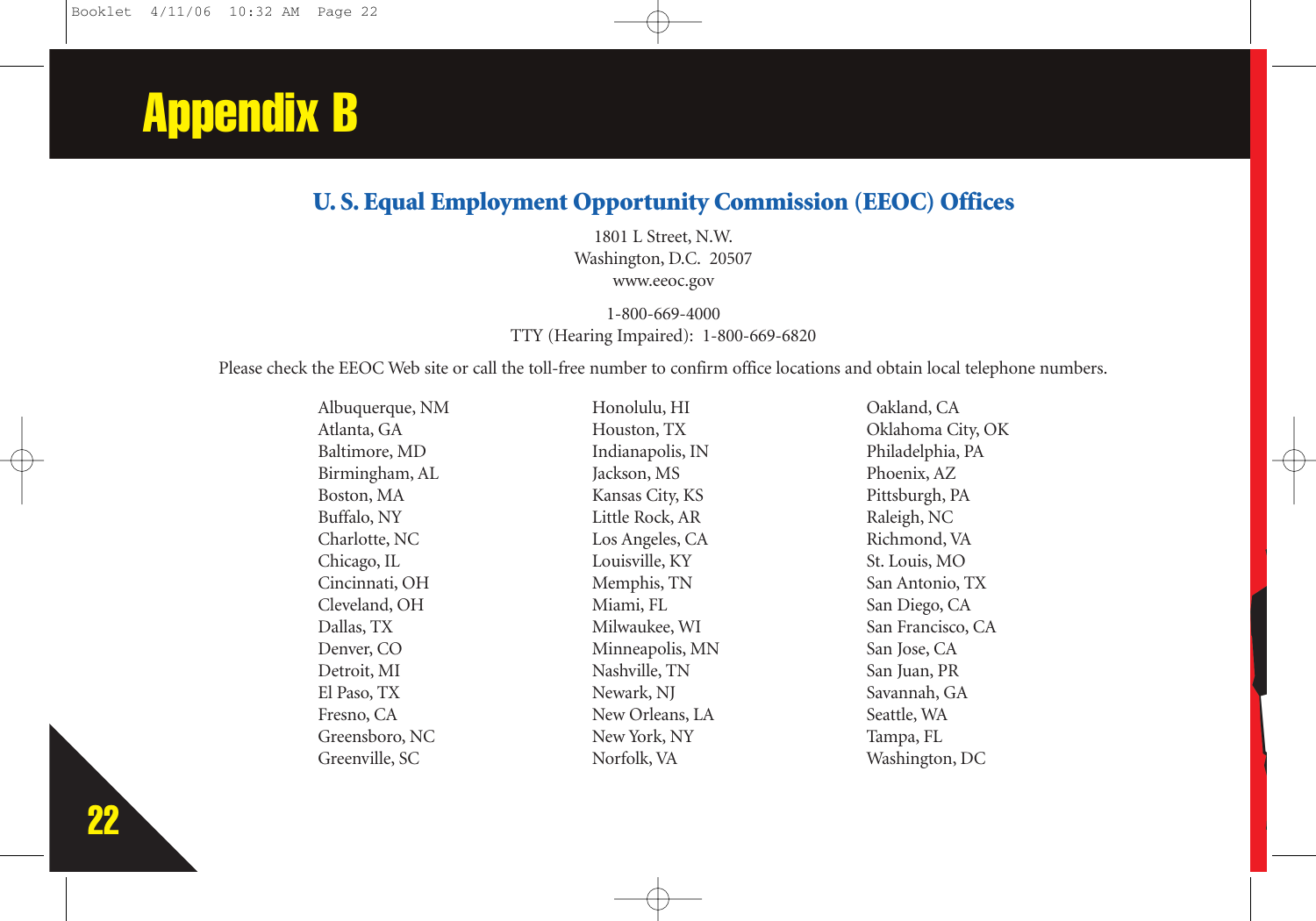*This booklet is not intended to serve as a substitute for advice that you may obtain from your local union representative or from legal counsel.* By preparing and issuing this booklet, the IBEW<sub>®</sub> does not assume the employer's legal responsibility for acts of sexual harassment in the workplace.